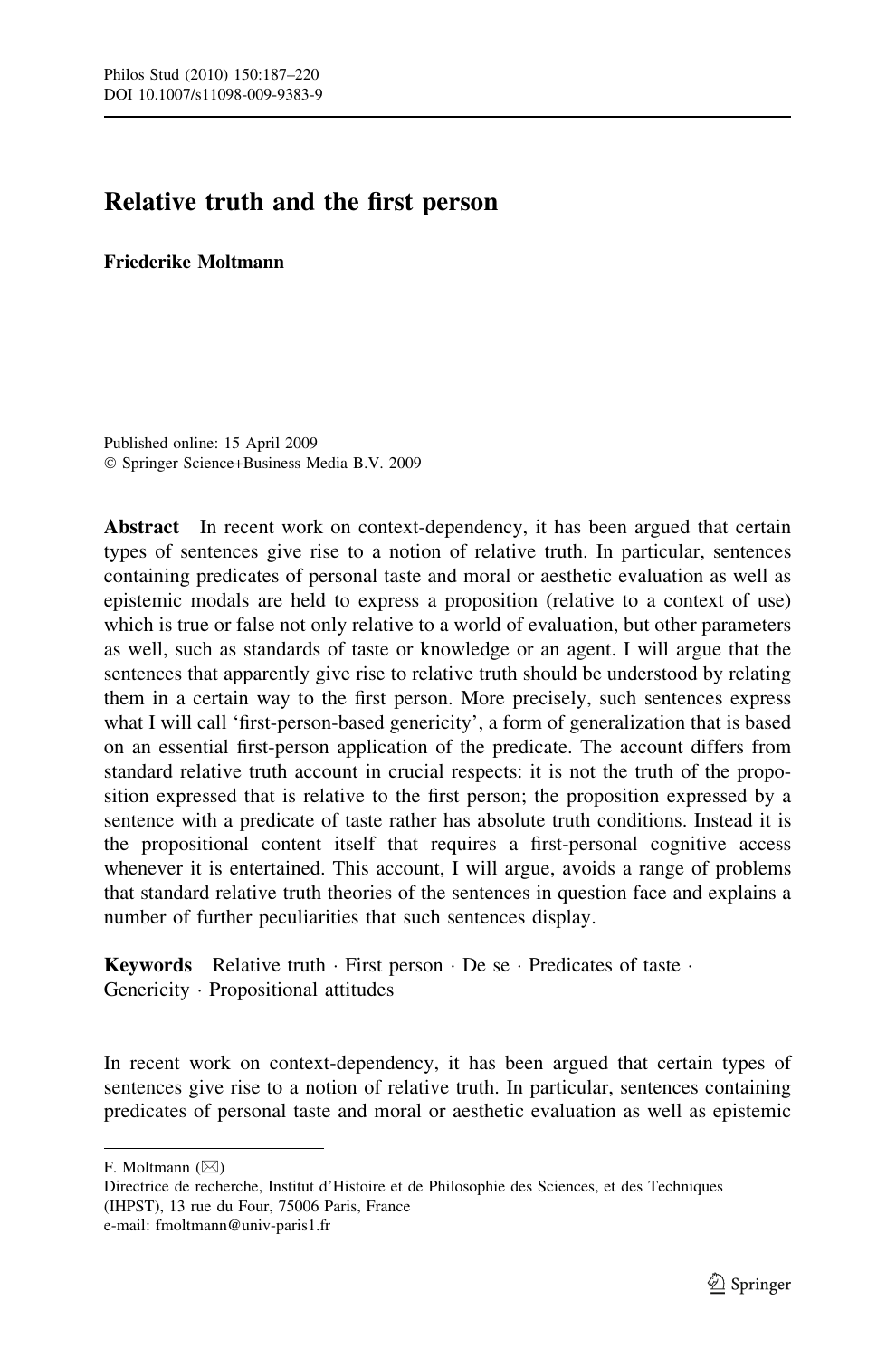modals are held to express a proposition (relative to a context of use) which is true or false not only relative to a world of evaluation, but other parameters as well, such as standards of taste or knowledge or an agent. Thus, a sentence like chocolate tastes good would express a proposition p that is true or false not only at a world of evaluation, but relative to the additional parameter as well, such as a parameter of taste or an agent.

I will argue that the sentences that apparently give rise to relative truth should be understood by relating them in a certain way to the first person. More precisely, such sentences express what I will call first-person-based genericity, a form of generalization by which the speaker quantifies over every one x in the relevant domain as someone he identifies with, allowing the predicate to apply to x as if it applied to the speaker himself. This account differs from standard relative truth theories in crucial respects: it is not the truth of the proposition expressed that is relative to the first person; the proposition expressed by a sentence with a predicate of taste rather has absolute truth conditions. Instead it is the propositional content itself that requires a first-personal cognitive access whenever it is entertained. Thus, if two agents disagree about a sentence like chocolate tastes good without either 'being at fault', this is disagreement about a sentence that has absolute truth conditions and thus is either true or false. But the content of the sentence can be grasped (and thus entertained and evaluated) only in an essential first-personal way, namely by applying the predicate to everyone in the domain as if to oneself (and thus allowing two agents to have different first- personal grounds for applying the predicate). On the proposed account, it is conditions on grasping the content, rather than truth conditions what is peculiar to sentence giving rise to intuitions of relative truth.

This account, I will argue, avoids a range of problems that standard relative truth theories face and explains a number of further peculiarities that such sentences display. The account goes along with an independently motivated view on which truth conditions of sentences are not given by mind-independent propositional contents, but rather by mind-dependent 'attitudinal objects' (as I will call them), or kinds of such objects, that is, objects of the sort John's belief that S or the belief that S.

First-person-based genericity is expressed explicitly in English by sentences that contain the generic pronoun one as in (1a) or its empty counterpart, so-called arbitrary PRO (as generative syntacticians call it), as in (1b):

- (1) a. One can see the picture from the entrance.
	- b. It is possible  $PRO<sub>arb</sub>$  to see the picture from the entrance.

Sentences (1a) and (1b) have a natural reading on which they express a generalization on the basis of the speaker's own, perhaps unique, experience or action. That is, (1a, b) are naturally used as an expression of the speaker's own ability to see the picture from the entrance and at the same time express a generalization: for every normal x, x can see the picture from the entrance.

The key observation is that the same intuitions of relative truth that are displayed by sentences with evaluative predicates or epistemic modals arise with sentences such as (1a) and (1b). In previous work I have developed an account of generic *one*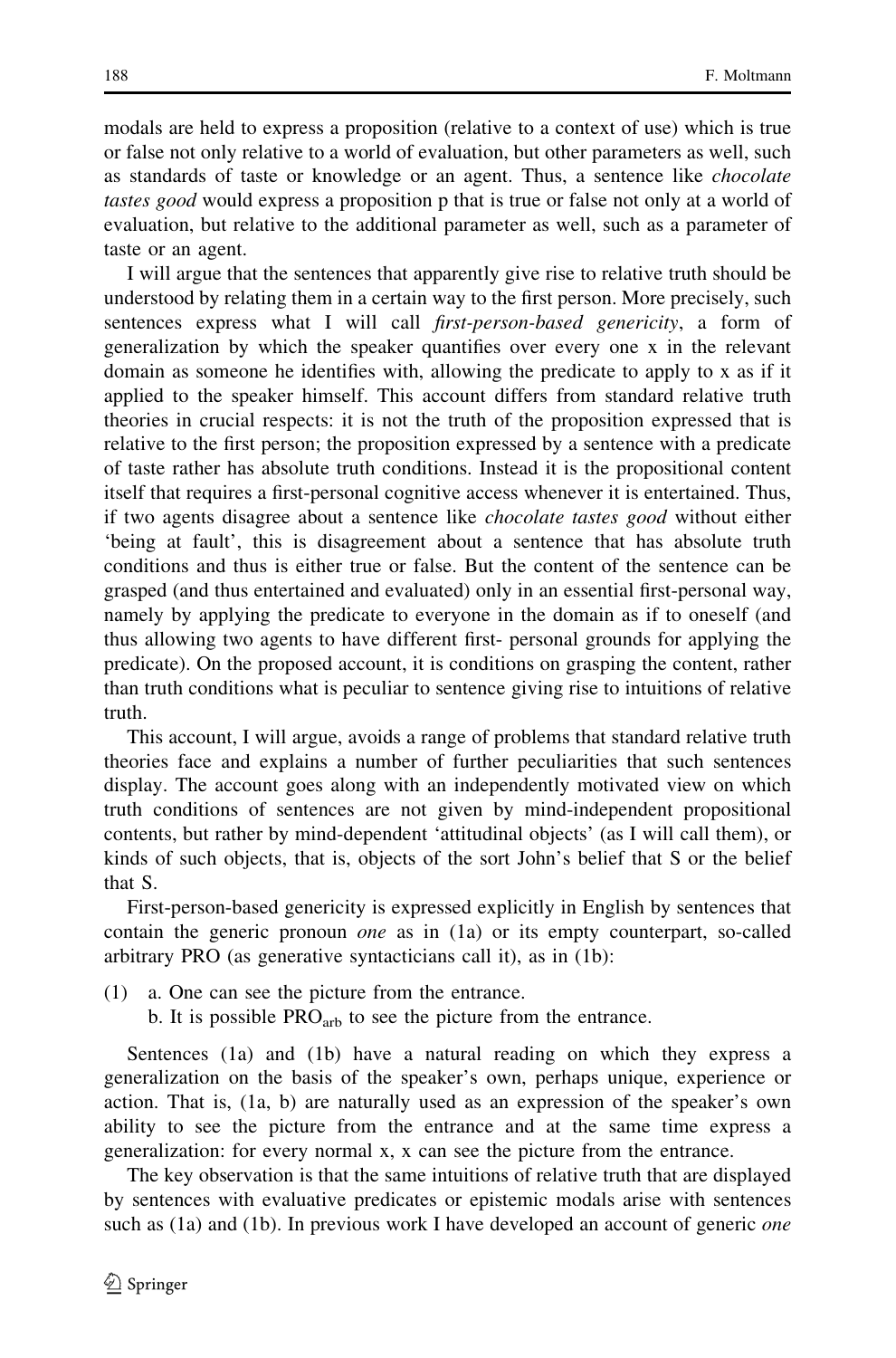on which generic one expresses (contextually restricted) quantification over individuals insofar as the relevant agent identifies with them. In this paper, I will argue that this analysis can and should be carried over to sentences with predicates of personal taste, as well as possibly other sentences containing predicates of aesthetic and moral evaluation or epistemic modals. I take first-person-based genericity to be the source of faultless disagreement in general, for any expressions with which it may arise.

However, not all types of sentences for which a relativist treatment has been proposed are to be analysed in terms of first-person-based genericity. Expressions that involve first-person-based genericity need to be distinguished from expressions that are to be treated in just the same way as *de se* interpreted pronouns (such adjectives like *left* or *local*). The latter do not give rise to faultless disagreement and do not involve first-person-based genericity.

I will start by presenting two core intuitions that motivate a relativist account, and point out further crucial features of the relevant linguistic expressions. I then give a general account of de se-interpreted pronouns and related expressions. After that I introduce the notion of first-person-based genericity on the basis of my previous analysis of generic one showing that generic-one sentence exhibit the intuitions of relative truth in the same way. I finally argue that the same semantic analysis can and should be carried over to other sentences displaying intuitions of relative truth.

## 1 The intuitions of relative truth

#### 1.1 Faultless disagreement

One main motivation for a relativist account has been the possibility of faultless disagreement (Koelbel [2002,](#page-32-0) [2003\)](#page-32-0). Faultless disagreement consists in a situation in which two agents disagree about the truth of a proposition, with neither apparently being at fault. Thus, below, neither A nor B may be at fault, yet they disagree:

(2) A: Frog legs taste good.

B: No, I disagree, frog legs do not taste good.

In fact A and B subsequently may enter into a dispute, let's say whether they should start putting frog legs on the menu of their restaurant. Faultless disagreement arises not only in a situation of conversation, but also manifests itself in intuitions about two agents being involved in different conversations (MacFarlane [2007\)](#page-32-0) or about two agents' beliefs (Koelbel [2003](#page-32-0)). What is crucial about faultless disagreement is that both agents seem to be right in their claims or beliefs, but yet they disagree. What is important is that 'to be right', or 'not to be at fault' means more than having a reason or epistemic grounds: the intuition is that both the statement and its negation are in some sense true, though as uttered by different agents.

Faultless disagreement does not arise with sentences that express different propositions when uttered by different speakers. Moreover, faultless disagreement does not arise when the 'judge' is made explicit, as in (3):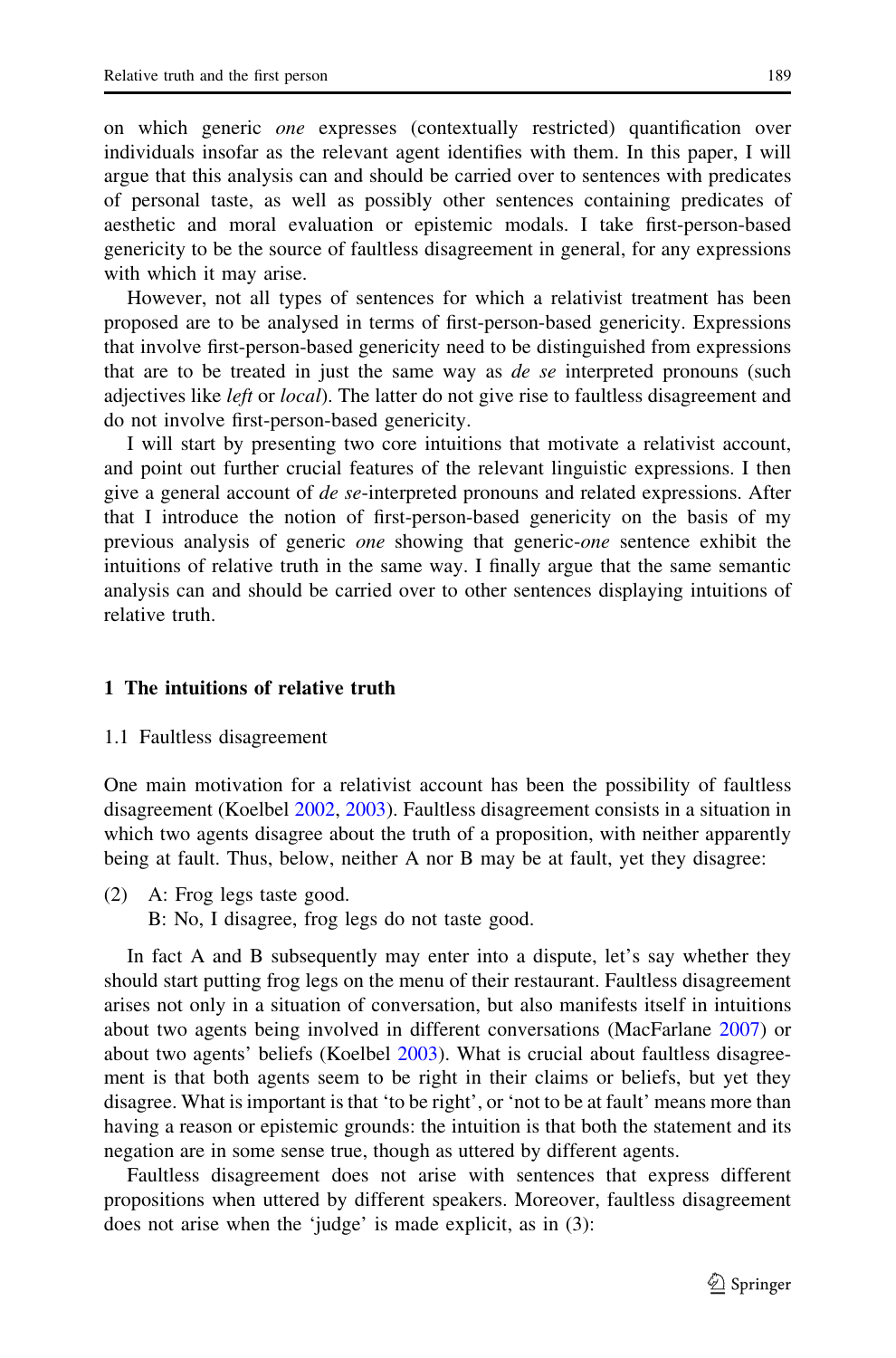(3) A: Frog legs taste good to me. B: Frog legs do not taste good to me.

Related to the possibility of faultless disagreement is the observation that two agents may agree about the content of an evaluative sentence even if it is clear that the relevant parameters of evaluation of the two agents are different. Suppose John is a great wine connoisseur, with a comparative experience of various types of wine, whereas Mary has not tasted any wine before, then the parameters evaluation for the proposition that the wine tastes good will certainly be different for John and Mary, yet they may agree that the proposition is true:

(4) John and Mary agreed that the wine tastes good (but for very different reasons).

This intuition is suitably called *faulty agreement*. Like faultless disagreement, it arises in just the same way in relation to different agents' beliefs. That is, (4) would be true even if John and Mary did not talk to each other, but just believe, for different reasons, that the wine tastes good.

For sentences with predicates of taste, the object of disagreement or agreement is a propositional content that is truth-conditionally incomplete in that it does not involve the relevant judge. Or so the data have been interpreted by relativist theories.

There is another property that has been related to relative truth, namely retraction: the possibility of withdrawing a propositional content once correctly held in the past. I will put this property aside for the main part of the paper and turn to it only briefly at the end.

## 1.2 Sharing

By 'sharing' I mean the possibility of sharing of propositional contents by agents involved in different contexts of evaluation. Sharing is a property not generally considered in the recent literature on relative truth, and thus the data in this section are new. Sharing has been already discussed at length, though, in regard to moral predicates by Schiffer ([1990\)](#page-33-0). If a sentences S involves relative truth, then sharing of propositional contents consists in the intuition that agents, even if they are clearly involved in different contexts of evaluation, share the same propositional content when they have a propositional attitude that S. There are various linguistic manifestations of sharing.

One of them is the possibility of sentences with a conjunctive or plural subject and a single clausal complement of an attitude verb<sup>1</sup>:

(5) John and Mary/These two people believe that the wine tastes good.

 $1$  The use of *believe* in (5a) suggests that the agent does not himself have the experience. To get the nonsubjective first-person-based reading, know would be the right verb:

<sup>(1)</sup> John knows that white chocolate tastes good.

But then faultless disagreement is actually hard to get, see Sect. [5](#page-13-0).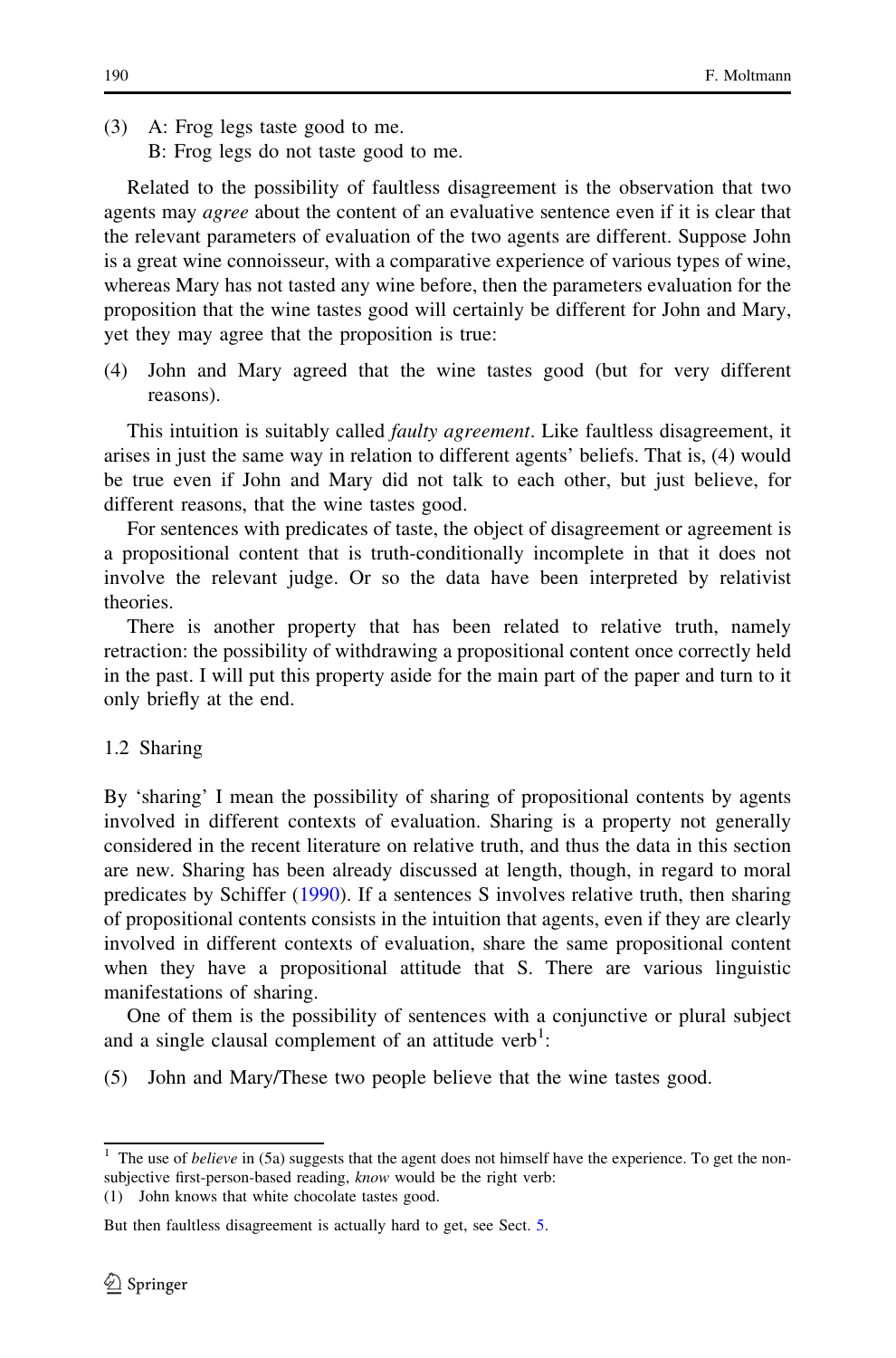(5) requires a single interpretation of the clausal complement, which can thus not involve two different taste parameters or agents.

Another linguistic manifestation of sharing is the validity of the inference in (6), assuming that A's and B's criteria for evaluating wine are known to be quite different (A, but not B, lets say, being a connoisseur):

(6) A believes the wine tastes good. B believes the wine tastes good. A and B believe the same thing.

Such an inference holds with any propositional attitude or speech act verb. Evaluative predicates, in licensing the inference, thus differ from other contextdependent expressions such as demonstratives, with which the inference is not valid:

(7) John believes that Mary is there (in New York). Bill believes that Mary is there (in Boston) John and Bill believe the same thing.

The validity of the inference in (7) does not hinge on some 'looseness' of uses of the expression *the same thing*. With a conclusion containing a free relative as in (8) the same sort of inference is validated, assuming again that John's and Mary's taste parameters are rather different:

(8) John believes what Mary believes, namely that the wine tastes good.

Even more importantly, the same sort of inference is valid with a conclusion containing the corresponding nominalization of the verb, such as the same belief or the same claim:

| (9) | a. John believes that the wine tastes good           |
|-----|------------------------------------------------------|
|     | Mary believes that the wine tastes good.             |
|     | John and Mary have the same belief (share a belief). |
|     | b. John claimed that the wine tastes good            |
|     | Mary claimed that the wine tastes good.              |
|     | John and Mary made the same claim.                   |

These inferences are valid even if John's and Mary's taste parameters' are different (and even are known to be different).

Such 'linguistic' criteria for sharing are not the only criteria for establishing shared meaning when different contexts of assessment are involved. There are also a range of other intuitions that indicate that the meaning, that is, 'conceptual role' of evaluative predicates when used by different agents is the same even if the agents' criteria for applying the predicates are rather different. This point has been made rather thoroughly, in the context of a discussion of moral predicates, by Schiffer [\(1990](#page-33-0)). Schiffer discusses various intuitions that show that moral predicates have the same meaning for two agents even if the agents differ in their moral criteria and principles for applying the predicates. For example, even if two agents have different moral principles, their concepts of good and wrong are the same given the roles of those concepts in determining how the agents want the world to be, given the kinds of emotional responses they trigger, given the relation of those concepts to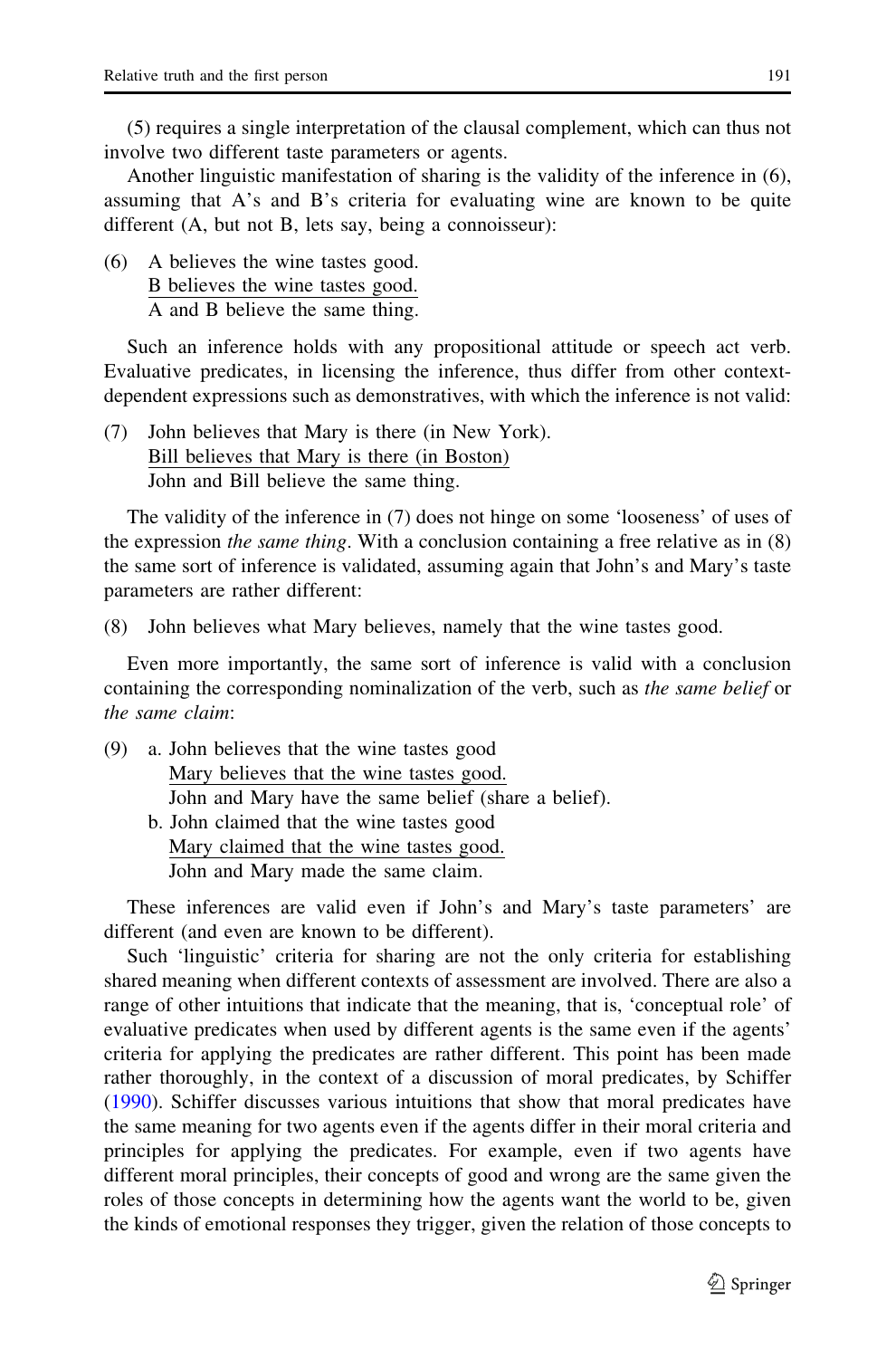related ones (*ought, just*), given that the concepts involve the same process of moral training (of punishment and reward), and given the predicates' common 'point', in getting people to behave in a certain way. Needless to say, similar criteria for the individuation of conceptual roles can be found for other evaluative predicates as well.

The crucial point that faultless disagreement and sharing appear to establish is that the propositional content of sentences with predicates of personal taste is the same even when the context-dependent criteria of evaluation involved (such as standards of taste etc.) are clearly distinct.

1.3 Other kinds of expressions exhibiting the intuitions of relative truth

Epistemic modals are another often discussed class of expressions displaying the intuitions of relative truth (Egan et al. [2005;](#page-32-0) Egan [2007](#page-32-0); MacFarlane [2008\)](#page-32-0). They clearly display faultless disagreement: one person may believe or claim that John may be in Paris, while another person with more knowledge disagrees, with neither being at fault. Epistemic modals also lead to sharing of content, as shown by the validity of the following inference:

(10) Mary believes that it may rain (because she heard the weather forecast). John believes that it may rain (because he noticed the cloud formation). John and Mary believe the same thing (but for different reasons).

The inference is also valid with the conclusion in (11a) or, as faulty agreement, with the conclusion in  $(11b)$ :

(11) a. John and Mary have the same belief. b. John and Mary agree that it may rain.

There are other context-dependent expressions which give rise to sharing, but not faultless disagreement (or faulty agreement). These are certain temporal and spatial expressions such as *right, left, local* or *neighboring*.<sup>2</sup> Thus, from (12a) (which itself involves sharing already), one can infer both (12b) and (12b') even if what counts left for Mary is right for John:

(12) a. John and Mary both believe that the tree is to the left. b. John and Mary believe the same thing. b'. John and Mary share the same belief.

(1) John believes that he won in 2006. Mary believes that she won in 2005. John and Mary hope to win another time/a second time/again.

<sup>&</sup>lt;sup>2</sup> It appears that also certain presupposition triggers allow for sharing, for example expressions like another time, a second time, or again:

<sup>(2)</sup> a. John and Mary hope for the same thing. b. John and Mary have the same hope.

Such presuppositional expressions are generally held to be anaphoric to some element in a preceding textual or mental representation. But obviously, the identity of the antecedent element does not bear on the identity of the content. The present paper will not try to offer an account of the phenomenon.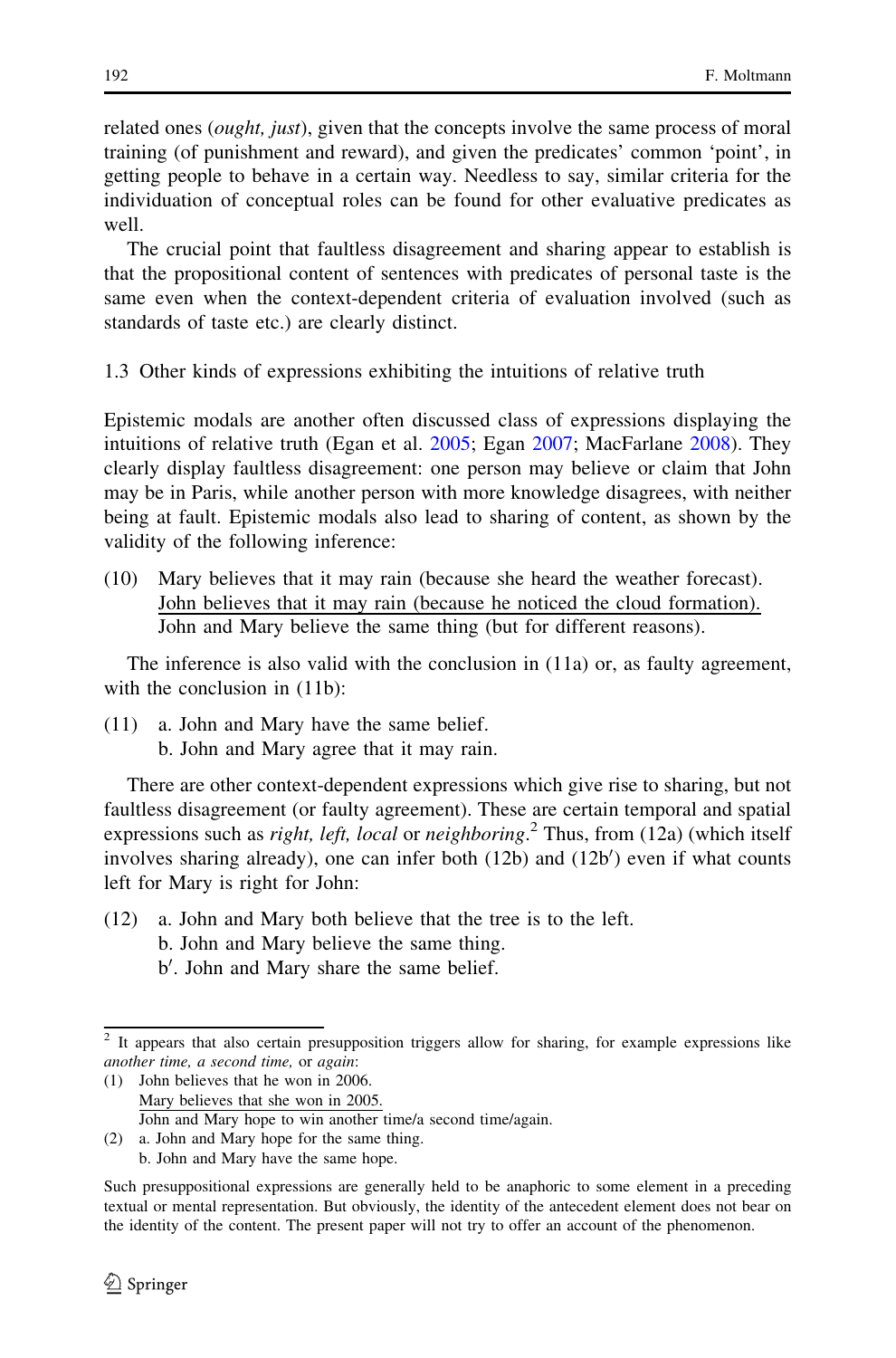In that situation, however (that is, if what counts left for Mary is right for John), it would not be the case that John and Mary agree. Rather, they clearly disagree. Thus, left does not give rise to faulty agreement. Relational adjectives like left or neighbouring in fact pattern like pronouns interpreted de se, and as such they need to be sharply distinguished from predicates of taste and other expressions of the kind. De se interpreted pronouns exhibit sharing, as seen from the validity of the inference in (13a), with the two occurrences of he being interpreted de se, as well as the same inference with (13b) as conclusion:

(13) a. John thinks that he is the winner. Bill thinks he is the winner. John and Bill think the same thing. b. John and Bill share the same thought.

I will distinguish expressions giving rise to faultless disagreement as well as sharing as type 1 expressions from those that give rise only to sharing, which I will call type 2 expressions<sup>3</sup>.

Later we will see that two further features distinguish the two kinds of expressions: type 1 expression exhibit what I will call obligatory and a quasi-firstperson-orientedness, whereas type 2 expressions exhibit optional sharing and no quasi-first-person orientedness. We can thus summarize the features of the two kinds of expressions as follows:

(14) type 1 expressions (predicates of taste, epistemic modals, predicates of aesthetic evaluation, generic one):

faultless disagreement, (obligatory) sharing, quasi-first-person orientedness. type 2 expressions (de se interpreted pronouns, relational adjectives (right, left, local, neighbouring):

(optional) sharing, no faultless disagreement, no quasi-first-personorientedness.

# 2 Standard relativist theories and their problems

The relativist account takes the content of sentences giving rise to relative truth intuitions to be truth-conditionally incomplete. In order to account for faultless disagreement in particular, it relativizes the truth value of such a content to the context of the assessor, in particular the assessor himself or other parameters that belong to the context of the assessor (such as a parameter of taste). Truth then is relative in the following sense:

 $3$  Egan [\(2007\)](#page-32-0) discusses the same distinction with a sentence like my pants are on fire and sentences with epistemic modals. He argues that *my pants are on fire* cannot be asserted when expressing a self-locating proposition and gives a pragmatic account of why this is so. It is fairly clear, however, that the distinction is not a pragmatic one but resides strictly in the formal distinction between type 1 and type 2 expressions (expressions like pronouns interpreted de se as opposed to expressions giving rise to relative truth).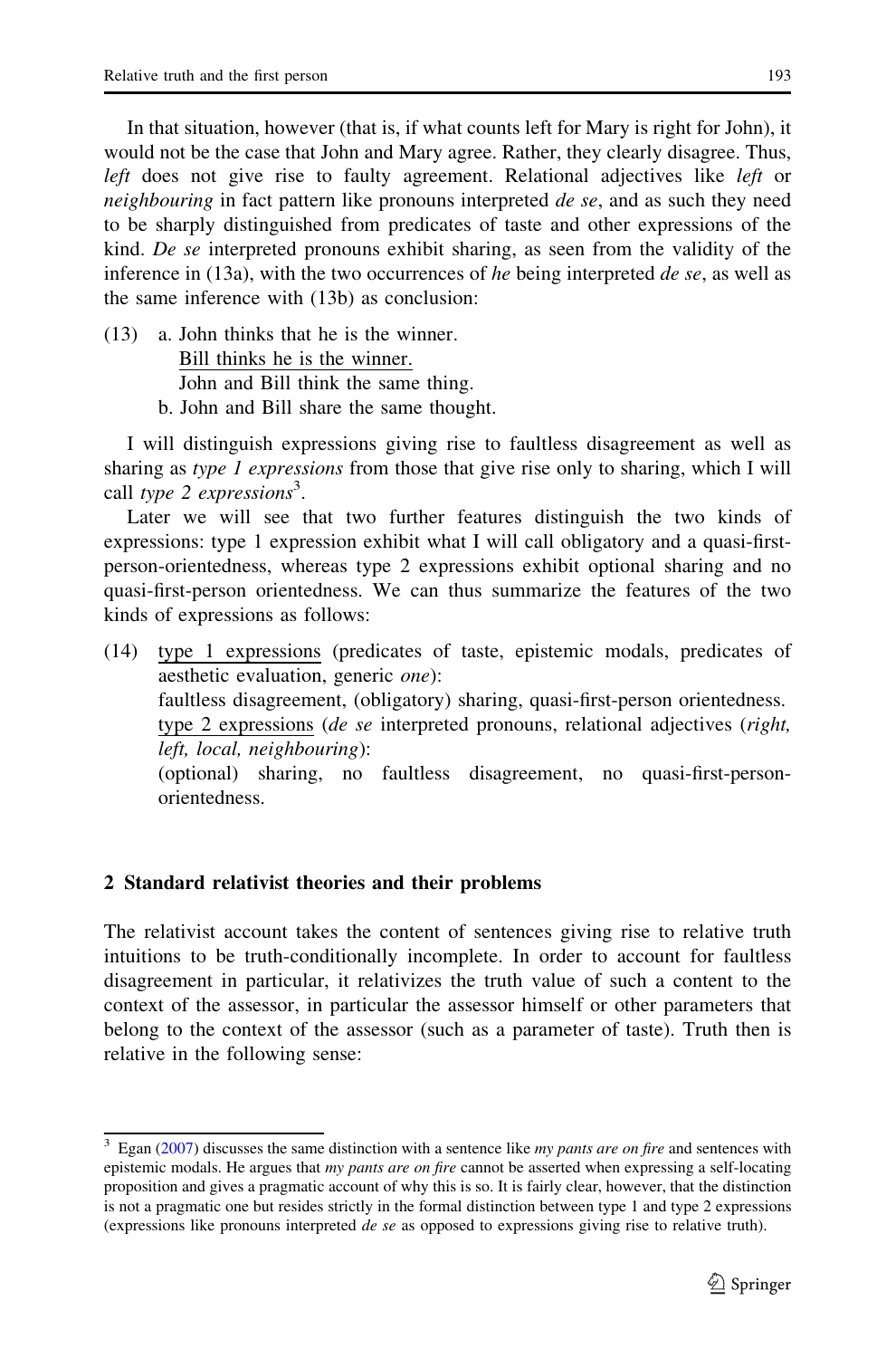## (15) Relative Truth

The truth of a sentence S is relative iff for an utterance context u, the proposition that S expresses in u is true or false only relative to a context c that contains not only a world (and time) but other elements as well.

Here c is simply the context to which the truth value of the sentence is relativized (also often called an 'index', to distinguish it from the utterance context). McFarlane distinguishes between the context of evaluation, the context that can be shifted by modal operators, and a context of assessment, which is the context of the person evaluating the sentence as true or false, and which thus would correspond to the context c in (15). Other authors do not make the distinction between context of evaluation and context of assessment, but take sentences with predicates of taste to have a truth value relative to a context of evaluation containing also a judge (thus extending the 'index') (Lasersohn [2005\)](#page-32-0). For the discussion to follow, the difference will not be crucial.

There are different views as to what the context may contain to which the truth of the sentence is to be relativized. On one view, the context may contain whatever parameters seem necessary for the evaluation of the expression in question, such as parameters of taste or epistemic standards (MacFarlane [2005a](#page-32-0), [b](#page-32-0)). On another view, it will just contain, besides a world (and perhaps time) of evaluation, the relevant agent, or equivalently, a centered world (a pair consisting of a world and an agent) (Egan et al. [2005](#page-32-0); Lasersohn [2005\)](#page-32-0). It appears that a relativist account, especially on the first version, is problematic in several respects.

#### 2.1 Explaining disagreement

The most important problem for the relativist account is that it does not really explain faultless disagreement. Competent speakers will know if the truth value of a sentence they utter is to be evaluated relative to a particular kind of context of assessment. They will know that they mean the utterance of such a sentence to be true relative to their own context. The problem then is, why on the relativist account can there be disagreement among two speakers when the speakers know that the content of their utterances can be both true, though relative to different contexts? If the truth conditions of the sentence are clearly different relative to the two speakers, then this should correspond to a difference in subject matter, rather than to a single content about which there could be disagreement.

Also, not every version of the relativist account seems to be able to explain the difference between *frog legs taste good to me* on the one hand and *frog legs taste* good on the other hand. On one proposal (Lasersohn [2005\)](#page-32-0), the context of evaluation depends in fact on the speaker's own choice, his taking a particular perspective for evaluating the proposition. If the context of assessment depends on an agent's choosing a perspective of evaluation, then one would think that this choice of a perspective is part of an overall contextually completed intended meaning of the utterance. But then such a contextually completed meaning would not be relevantly different from the meaning of frog legs taste good to me (or frog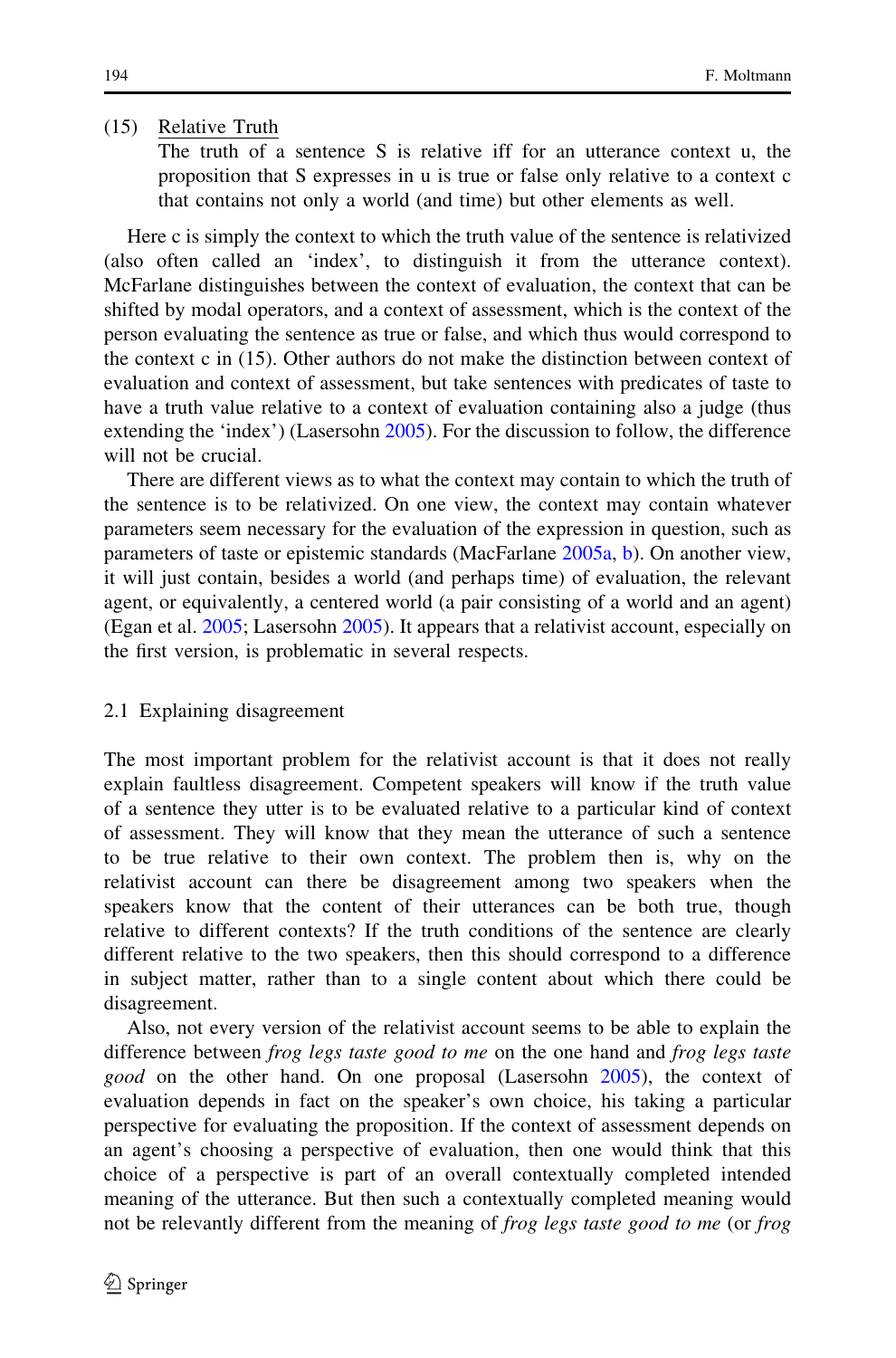legs taste good to d, where d is the relevant judge). But we have seen that the latter does not give rise to faultless disagreement, whereas the former does.<sup>4</sup>

Another problem for the account concerns the parameters themselves that are used for the relativization of truth. Those parameters, be they agents or evaluative or epistemic standards, are individuated externally and should thus be equally accessible and identifiable for all the interlocutors, given the circumstances of the utterance situation or propositional attitude. Given the standard view about assertion and belief as aiming for truth, why shouldn't a truth-conditionally complete content including the relevant parameters be identified in a given context by each one of the interlocutors and understood as the content to be communicated? That is, why should agreement or disagreement not pertain to such a truth-conditionally completed content as it would serve the aim of assertion or belief, rather than the truth-conditionally incomplete content expressed by a sentence relative to a context of utterance?<sup>5,6</sup>

The relativist account is also difficult to maintain for the content of a sentence like *frog legs taste good* when it acts as the object of belief. There are two options of how to construe the object of belief in this case. First, the object of belief could be viewed as a pair consisting of a proposition and a context of evaluation (Lasersohn [2005\)](#page-32-0). But this does not seem to do justice to the intuition that two people, one of whom believes that frog legs taste good and the other of whom believes that frog legs do not taste good, disagree rather than having different but compatible overall beliefs. Alternatively, the content of belief could be taken to be a truth-relative proposition with the judge being identified with whoever is the believer (Egan et al. [2005\)](#page-32-0). But again this makes it difficult to account for how disagreement could arise.

To summarize, the relativist account straightforwardly explains sharing. But it does not provide a real explanation of why the relevant examples give rise to disagreement.

#### 2.2 The meaning-intention problem

The first version of the relativist account posits parameters, such as parameters of taste, as part of the context of assessment. The problem with such entities is the same as in a number of cases in which entities of a certain sort are posited as implicit arguments, namely what Schiffer [\(1987](#page-32-0)) has discussed as the meaningintention problem. A speaker generally would not be able to identify entities such as parameters of taste as part of a context relative to which he intends his utterance to

<sup>4</sup> On MacFarlane's [\(2005a,](#page-32-0) [b\)](#page-32-0) account, the context of assessment is uniquely determined by whoever assesses the truth value of the proposition. This obviously would not predict an identity of the intended meaning of white chocolate tastes good and white chocolate tastes good to d (for d being the relevant judge).

 $5$  Stephenson [\(2007](#page-33-0)) attributes the disagreement in faultless disagreement to the aim of (some) assertions to establish a sort of single shared judge as part of the common ground in the context of conversation. The problem of such a discourse-related explanation of faultless disagreement is that it could not be carried over to faultless disagreement that arises with beliefs.

 $6$  MacFarlane [\(2003\)](#page-32-0) actually takes the intuitions of relative truth to require a modification of the notion of assertion, truth not being the aim of assertion anymore.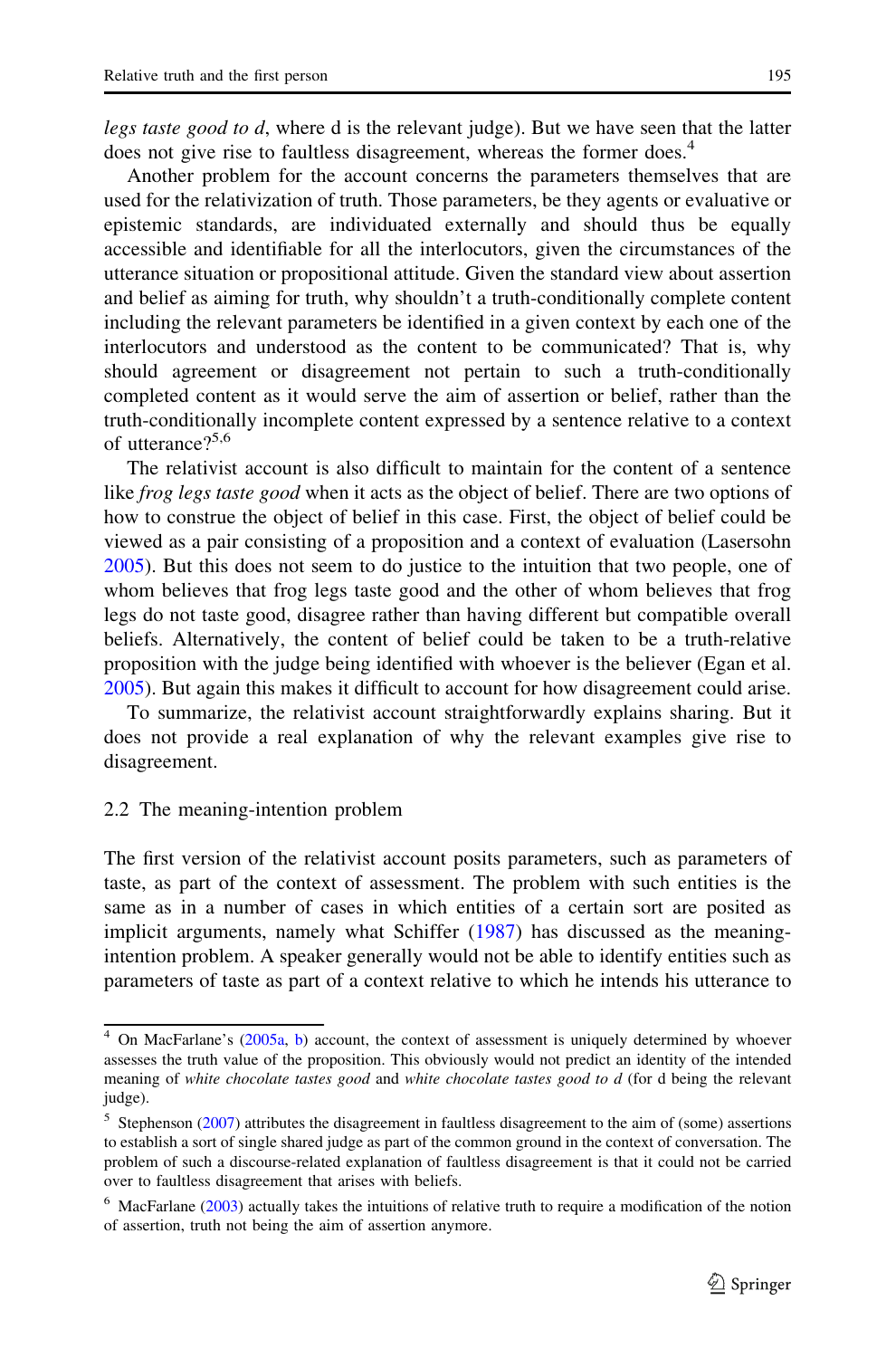be made. A speaker may be entirely justified in uttering a sentence like *this tastes* good without in any way being able to identify a 'taste parameter' as part of his intentions. This problem of cognitive accessibility of the parameters of a context of assessment is a natural generalization of Schiffer's meaning-intention problem.

# 2.3 The *de se* status of the parameters of assessment

Relativist accounts allow for readings involving error through misidentification that in fact do not exist. Suppose that Joe reads a description of someone that he fails to realize is a description of himself and that misdescribes him as someone that likes frog legs when Joe in fact does not. In this case, given a relativist account, Joe believes that frog legs taste good would be true (though Joe's belief would not). An agent d could not believe p to be true relative to a taste parameter that d does not believe to be his own, that is, d could not believe p to be true relative to d without recognizing that d is himself. In other words, an agent must identify himself as the judge when standing in an attitudinal relation to an evaluative propositional content. The problem for the relativist account is that it assigns to the additional parameter of assessment a status of a value of a pronoun interpreted de re, when in fact the parameter should have the status of the semantic value of a pronoun interpreted de se. 7

2.4 Predictions about attitude contexts

The standard relativist account faces potential problems for attitude reports. McFarlane (2005b) assumes that the additional parameter of assessment of the embedded proposition always becomes the parameter of the assessment of the entire sentence. This is adequate, however, only for non-attitudinal embedding predicates, such as modal and temporal ones, as in (16):

(16) It could be the case that frog legs taste good.

In (16), the taste parameter is clearly that of the speaker. This is different with attitude reports:

(17) a. John thinks that frog legs taste good. b. John thinks that it might rain.

Clearly the standard of taste in (17a) and the epistemic state in (17b) are those of John, not the speaker. In general, with embedding attitude verbs, the 'additional parameter' will be the one of the described agent. This is not a problem for a relativist account as such, however. As Egan et al. ([2005\)](#page-32-0) make clear, for a truthrelative proposition  $p$ , an attitude report  $d$  believes that  $S$  can be made to be understood as: d believes S to be true relative to  $d<sup>8</sup>$ 

 $7$  For observations and a proposal concerning de se status in the case of epistemic modals see Stephenson ([2007\)](#page-33-0), fn 15.

 $8$  See Stephenson [\(2007\)](#page-33-0) for an equivalent account.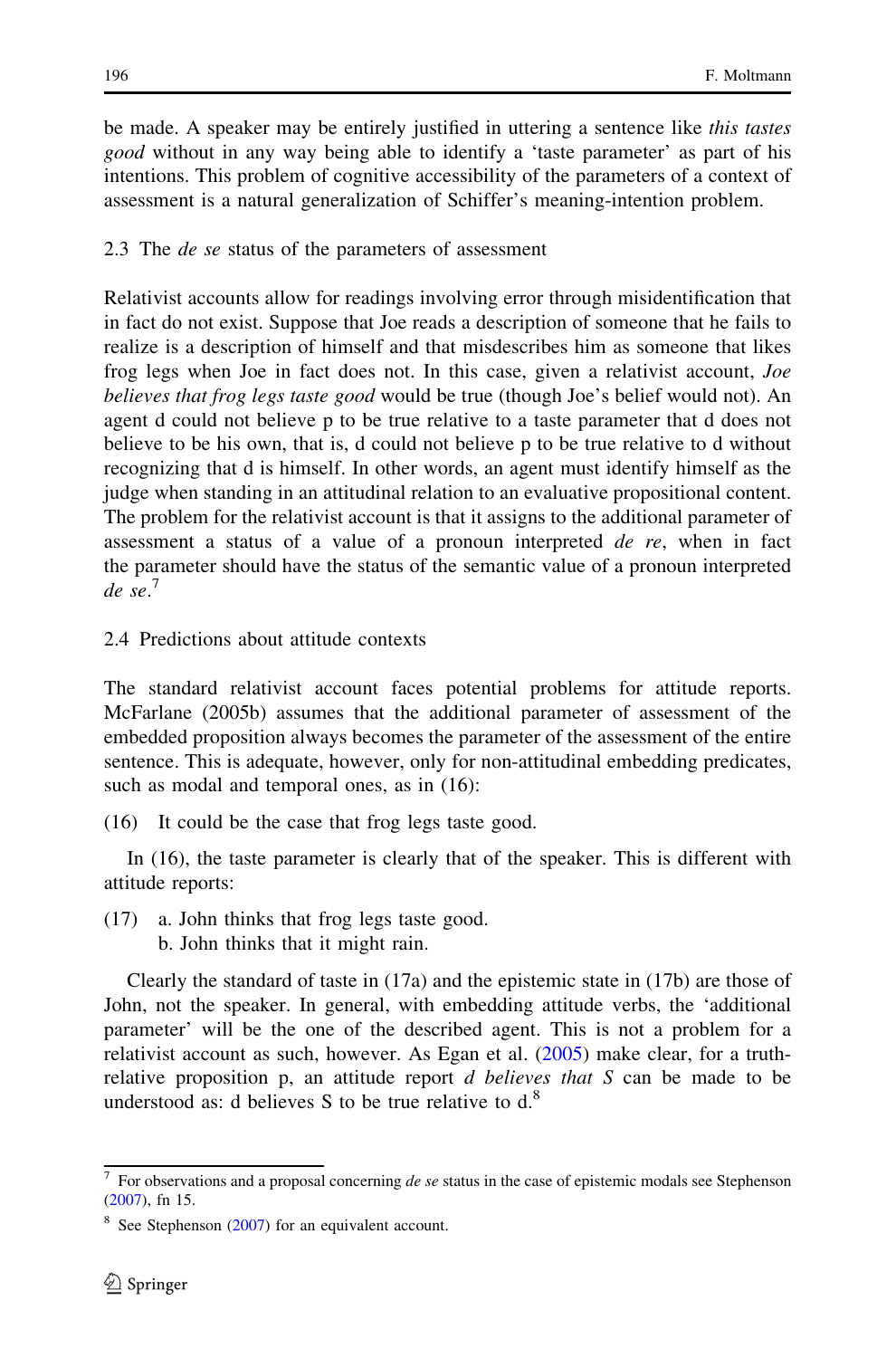Lasersohn's [\(2005](#page-32-0)) account also gets attitude reports right. Lasersohn takes attitude verbs to express three-place relations between an agent, a sentence content, and a context. The context is the perspective the agent adopts when taking the attitude toward the sentence content and in general it is the context of the agent. But it need not be: the agent may take a different stance, which is the quasi-first-person orientation which I will turn to next.

2.5 The quasi-first-person orientation

There is another important feature of evaluative predicates and epistemic modals which is that their first-person-orientation in independent contexts need not be strict, but may relate to another agent with whom the speaker only identifies. For example, a mother may persuade a child to eat by uttering (18), without thereby expressing her own taste judgment:

(18) Apple sauce tastes good.

The same point can be made with *because*-clauses and questions<sup>9</sup>:

(19) a. John took another spoonful because it tasted so good. b. Does this taste good?

Here the speaker may just identify with (or project himself onto) John (in 19a) or the addressee (in 19b), without being interested in his own taste judgments at all.

Also, with epistemic modals the first-person orientation may involve an identification with another agent. Thus Egan et al. [\(2005](#page-32-0)) note that (20) could be uttered by a speaker who knows better but identifies himself with a person trying to find a way out of a maze:

(20) The exit may be this way.

Let me call the first-person-orientation when the speaker in fact identifies with another agent quasi-first-person-orientation.

A quasi-first-person-orientation is not available with ordinary first-personal pronouns except in certain contexts, such as contexts of imagination, as in (21) (Williams [1973](#page-33-0)):

(21) I imagine that I am Napoleon.

In (21) the content of the imagination does not involve an identification of the speaker's actual person with Napoleon, but rather the speaker simply projects himself onto Napoleon. Apart from attitudes such as imagination and desire, de se interpreted pronouns and other type 2 expressions do not allow for a quasi-first person orientation. The analyses of type 1 and type 2 expressions that I will give later will account for this difference.

<sup>&</sup>lt;sup>9</sup> For the examples of *because*-clauses see Egan et al. [\(2005\)](#page-32-0); for the example with questions see Lasersohn [\(2005\)](#page-32-0). Of course for those authors the examples support somewhat different accounts.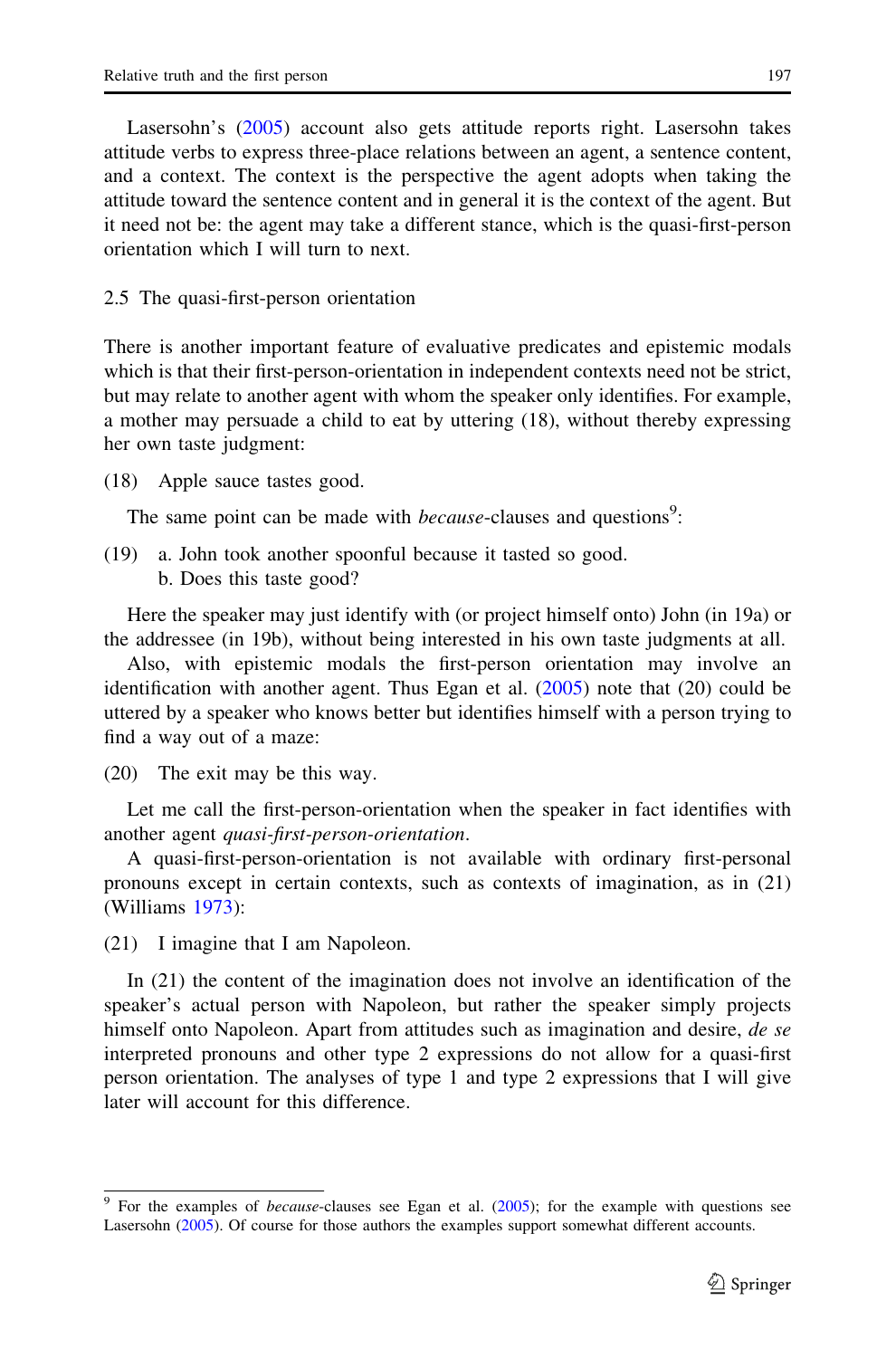#### 2.6 Explaining the kind of context dependency involved

A final problem for the standard relativist account is that it does not explain why the phenomena in question give rise to a relativization of truth rather than contextdependency in the traditional sense. The approach makes it look like an accidental fact that evaluative predicates and epistemic modals give rise to an enrichment of the context of assessment, rather than the context of use, unlike, for example, spatial demonstratives like there. The account I will propose will explain this difference: relative truth intuitions arise only with expressions that involve an essential firstperson orientation, such as evaluative predicates and epistemic modals; they cannot arise with expressions that lack the relevant kind of first-person orientation, such as spatial demonstratives.

The objection just raised does not obtain for all relativist accounts, though, namely not for those that include only the relevant agent in the context of assessment (Egan et al. [2005;](#page-32-0) Lasersohn [2005](#page-32-0)).

#### 3 Standard de se and type 2 expressions

I will now sketch an account of attitudes *de se* which is close to that of Lewis, but will in addition involve the notion of an attitudinal object, which is needed to account for the truth conditions of sentences with de se interpreted pronouns, for conditions on sharing, and for certain differences among type 1 and type 2.

We have seen that like sentences giving rise to intuitions of relative truth, sentences with *de se* interpreted pronouns and other type 2 expressions exhibit sharing. However, there is one difference. While the inference in (22a) is clearly valid, the same inference with (22b) or (22c) as conclusion is valid too:

- (22) a. John thinks that he is the winner. Bill thinks he is the winner. John and Bill think the same thing. b. John and Bill think different things.
	- c. John and Bill have different thoughts.

The latter kind of inference is not valid with type 1 expressions:

(23) John thinks that frog legs taste good. Bill thinks that frog legs taste good. John and Bill think different things (have different thoughts).

I will call the property of type 2 expressions of allowing both kinds of inferences optional sharing.

Let us then look at a simple description of a propositional attitude *de se*:

(24) John expects PRO to win.

It is generally agreed that for propositional attitudes de se, neither a mode of presentation or nor in fact the agent's actual self needs to be part of the propositional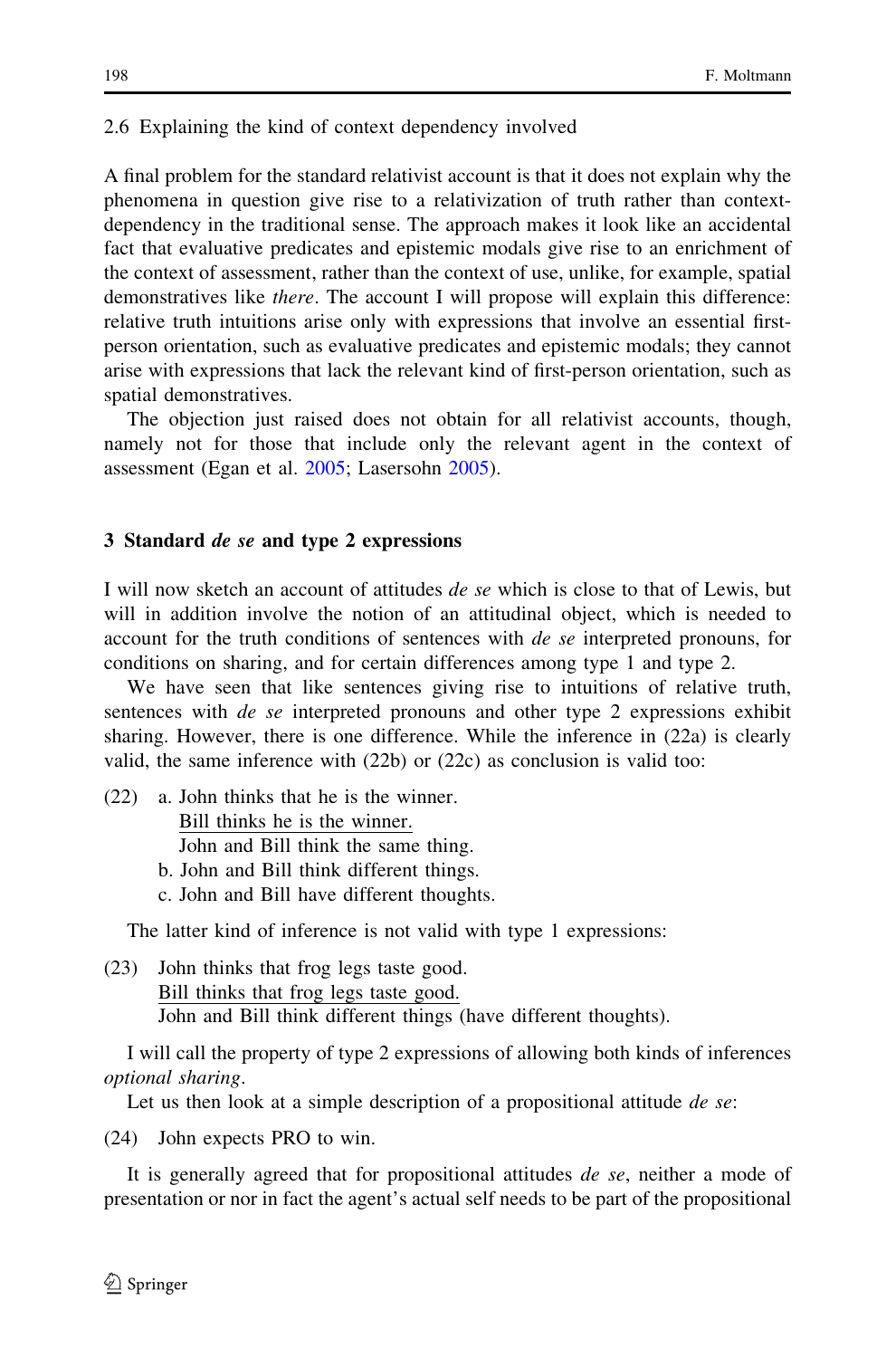content expressed; requirements that are captured by of Lewis' [\(1979](#page-32-0)) account of attitudes *de se* as self-ascriptions of properties, as in the analysis of  $(24)$  in  $(25)$ :

```
(25) expect(John, \lambda x[win(x)])
```
This account predicts sharing if it is the property arguments that are taken to be the objects shared, but it does not account for the optionality of sharing.

Lewis' account must moreover be supplemented by a specification of the truth conditions of propositional contents of attitudes de se. Properties as contents of attitudes are truth-conditionally incomplete. But there are clear intuitions that the content of an attitude *de se* has its own truth conditions. If John believes that he is the winner, then what he believes is true or false. What could the truth-conditionally complete object be, the object one makes reference to with what John believes? It is what I call an *attitudinal o[b](#page-32-0)ject* (Moltmann  $2003a$ , b). In the present case the attitudinal object is the object that is John's belief that he is the winner. John's belief that he is the winner is intuitively either true or false. Other attitudinal objects, such as John's expectation to win do not have truth conditions, but corresponding fulfilment conditions. Attitudinal objects arguably are the semantic values of propositional anaphora and of descriptions like what John believes (Moltmann [2003a](#page-32-0), [b](#page-32-0)). Attitudinal objects should also be considered the objects of the acceptance of assertions. Thus, Joe's assertion that he himself is a hero aims at making the addressee accept that Joe is a hero, not that he, the addressee, is a hero. That is, it aims at making the addressee accept the attitudinal object that is 'the speaker's assertion of PRO being the hero'. $^{10}$ 

In this paper, I make use simply of the intuitive notion of an attitudinal object, referring the reader to other work where I have elaborated that notion and its importance in other respects.<sup>11</sup>

If attitudinal objects are the semantic values of propositional anaphora, this accounts for the inference with (22b, c) as conclusion. But how could they account for sharing, the conclusion in (22a)? What about the first inference, that is, sharing? There is an entity, closely related to attitudinal objects, that is a suitable semantic value of the same thing in the conclusion of  $(22a)$ , and that is of the sort 'the thought of being the winner'. This entity does not include a particular agent, but can be shared by different agents. It is a kind of attitudinal object, a universal whose instances are attitudinal objects of the sort 'John's thought that he is the winner'  $(cf. Moltmann 2003a, b).$  $(cf. Moltmann 2003a, b).$  $(cf. Moltmann 2003a, b).$  $(cf. Moltmann 2003a, b).$  $(cf. Moltmann 2003a, b).$ 

The availability of both attitudinal objects and kinds of attitudinal objects as semantic values of propositional pronouns and quantifiers is what explains optional sharing.

Other type 2 expressions can be treated the same way. While the museum is to the left expresses a mere property, propositional pronouns and quantifiers take as

<sup>&</sup>lt;sup>10</sup> Stalnaker [\(1981](#page-33-0)) takes the behaviour of sentences with *de se* interpreted pronouns to be grounds for rejecting Lewis' account of such sentences as expressing properties. Stalnaker instead takes them to express propositions like any other sentences.

<sup>&</sup>lt;sup>11</sup> In Moltmann ([2003a](#page-32-0)), I argue that attitudinal objects should be considered prior to propositions and to be the primary bearers of truth values.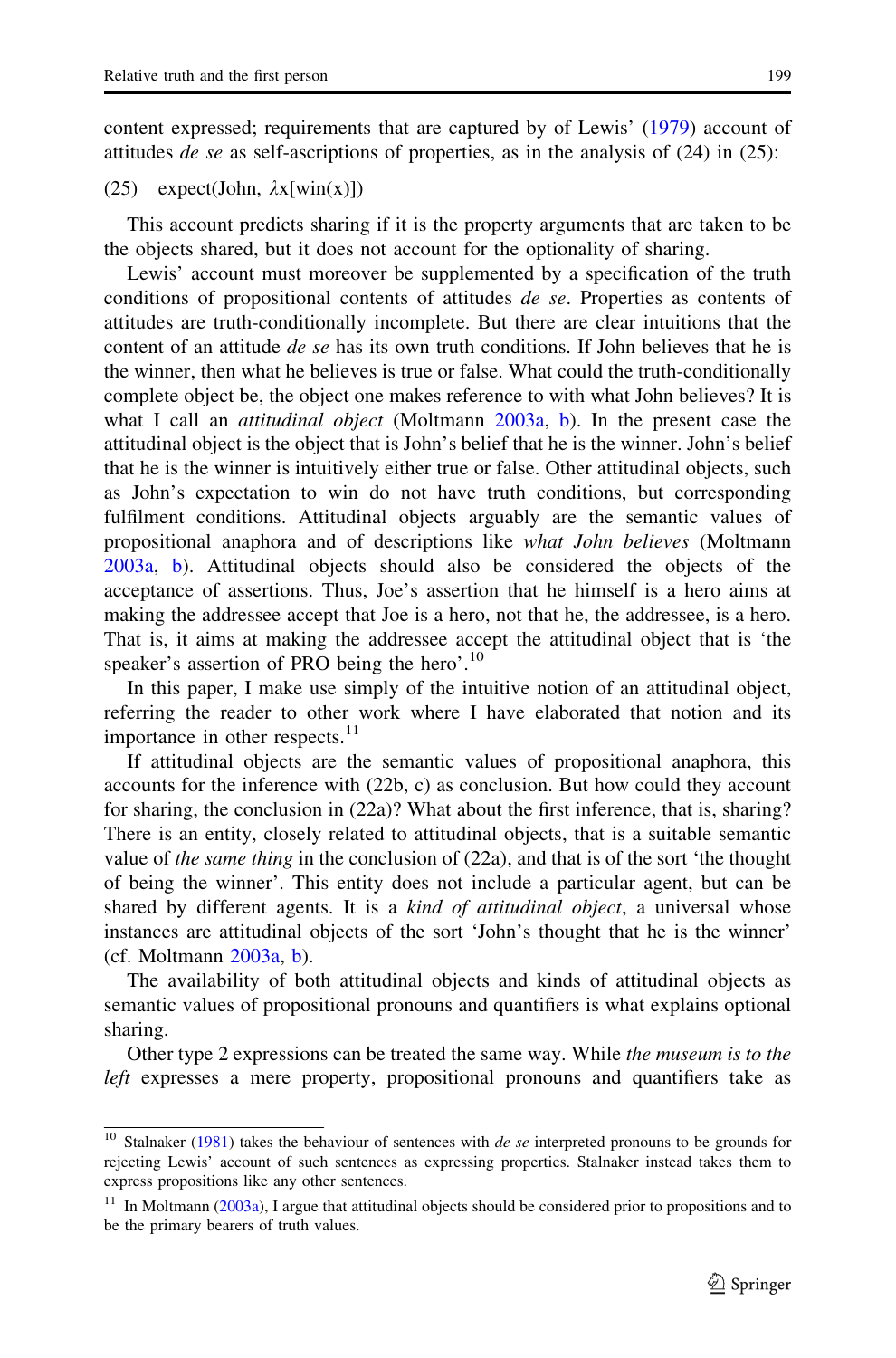<span id="page-13-0"></span>semantic values entities of either the sort 'John's belief that the museum is to the left' or of the sort 'the belief that the museum is to the left'.

It is now obvious why sentences with type 2 expressions do not give rise to faultless disagreement: the relevant attitudinal objects are truth conditionally complete and they can give rise to disagreement, but not to faultless disagreement.

Type 1 expressions differ from type 2 expressions in that they give rise to faultless disagreement, quasi-de se orientation, and obligatory sharing. I would like to argue that these differences are due to:

- 1. a difference in content: sentences with type 1 expressions have a generic content.
- 2. a difference in conditions of grasping the propositional content.

These two features are most clearly exhibited by a particular kind of type 1 expression, namely generic *one*, which also displays the intuitions of relative truth. I will show that the semantic analysis of generic one which I had proposed in earlier work can and should be extended to other type 1 expressions.

#### 4 First-person-based genericity with generic one

Sentences with generic *one* exhibit just the same intuitions of relative truth as sentences with predicates of taste. Generic *one* displays rather transparently what I call *first-person-based genericity*, and first-person-based genericity, I will argue, is the true source of intuitions of relative truth in general.

What is crucial about first-person-based genericity is first that the propositional content of the sentence is generic and second that that content requires a first-person access by whoever maintains or evaluates it. The main difference between the present account and standard relative truth theories is that on the present account it is not the propositional content whose truth is relative to an agent, but rather the cognitive access to the propositional content, which requires an agent to grasp the content in a first-personal way, whatever his evaluative or epistemic background may be.

4.1 Crucial data about generic one

Let me first present some basic linguistic data concerning generic one.<sup>12</sup> Generic one is a pronoun that always leads to generic sentences and it bears a particular connection to the first person: it leads to genericity that is either based on a first-person attribution, as in (26a), or directed towards a first-person attribution, as in (26b):

(26) a. One can see the picture from the entrance. b. One is not allowed to enter.

Generic *one* alternates with arbitrary PRO, which is its empty counterpart and thus occurs in those contexts in which an empty pronominal element, rather than an overt noun phrase is required (Moltmann [2006](#page-32-0)). Arbitrary PRO and generic *one* can

<sup>&</sup>lt;sup>12</sup> For a linguistically much more detailed discussion of what follows see Moltmann ( $2006$ ).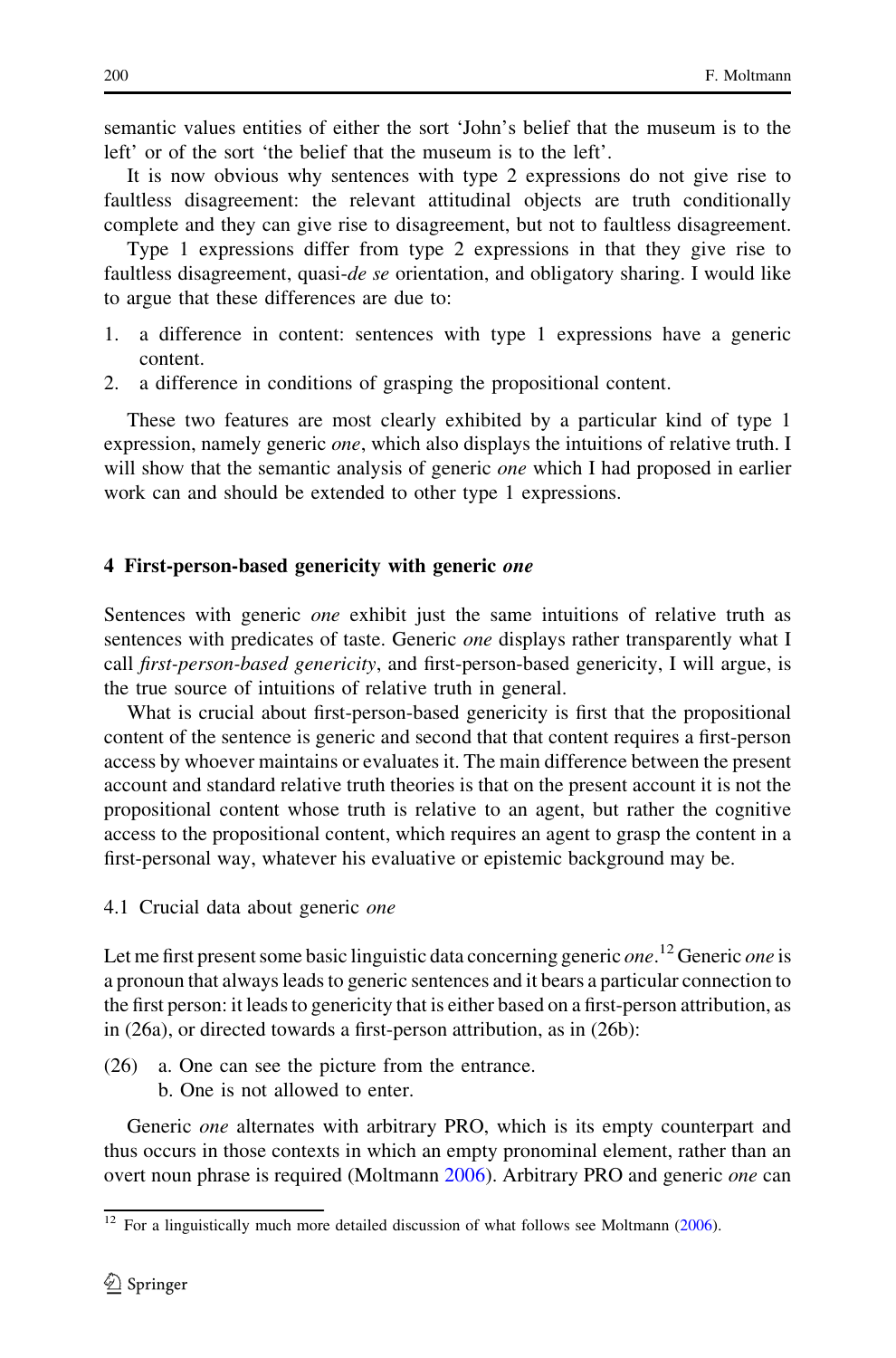covary in contexts like (27a) (that is, they will take the same semantic values under the relevant assignments), and arbitrary PRO may act as the antecedent for one, the possessive *one's* or the reflexive *oneself*, as in (27b):

(27) a. PRO<sub>arb</sub> to live a great life is to realize *one*'s true potential. b. The tailor knows what  $PRO<sub>arb</sub>$  to wear at *one*'s own wedding.

Generic one always occurs in generic sentences, and as such it can occur in apparently two distinct ways: as genericity-inducing, as in the first occurrence in (28a), and as a bound variable, as in the second occurrence in (28a):

(28) a. One sometimes thinks one's life is too short.

In both occurrences generic one is best taken to be an expression that introduces a variable subsequently to be bound by a generic quantifier Gn, which is formally associated with a syntactic element in sentence-initial position (Moltmann [2006](#page-32-0)):

(28) b. Gn x x sometimes thinks that x's life is too short.

In the linguistic literature on genericity, it is standard to use a generic quantifier Gn as in (28b) (see for example Krifka et al. [1995](#page-32-0); Cohen [2002;](#page-32-0) Kadmon and Landman [1993](#page-32-0); Greenberg [2007\)](#page-32-0). There are a lot of controversies, though, of how to understand the generic quantifier (see the overview in Krifka et al. ([1995\)](#page-32-0)); in fact how to understand genericity as such (the semantics underlying the generic quantifier) is a major topic not only in linguistic semantics, but also in cognitive science and in philosophy in general. I will restrict myself to adopting just some minimal general assumptions about it. What is generally agreed is that the generic quantifier allows for exceptions and has modal force, that is, it ranges not just over actual individuals, but also over individuals in certain other possible worlds. What individuals the quantifier ranges over is generally driven by conditions of normality or stereotypicality. Such conditions generally are vague and lead to an essentially vague domain (Kadmon and Landman [1993](#page-32-0)). In addition, it is generally assumed that the generic quantifier is subject to a (much more precise) contextual restriction (Kadmon and Landman [1993\)](#page-32-0). A contextual restriction is needed also for generic one. One in (29), for example, may range only over the students in a particular class:

(29) One has to hand in the essay tomorrow.

A plausible, if simplified way of understanding the generic quantifier, quite suited for present purposes, is to take it to be a combination of a universal quantifier ranging over possible worlds, restricted by some accessibility relation R (relating the actual worlds to the 'normal' worlds) and a universal quantifier ranging over individuals which is both restricted by a (vague) condition of normality 'N' and a condition C on contextually relevant individuals:

(30)  $\forall w \forall x (wRw_0 \& x \in D(w) \& N(w)(x) \& C(w)(x) \rightarrow P(w)(x))$ 

Generic sentences thus are heavily context-dependent: the context will provide conditions of accessibility, normality, as well as contextual relevance. At the same time, this context-dependence is subject to certain pragmatic restrictions, such as that the domain of quantification be shared by the interlocutors, and in the particular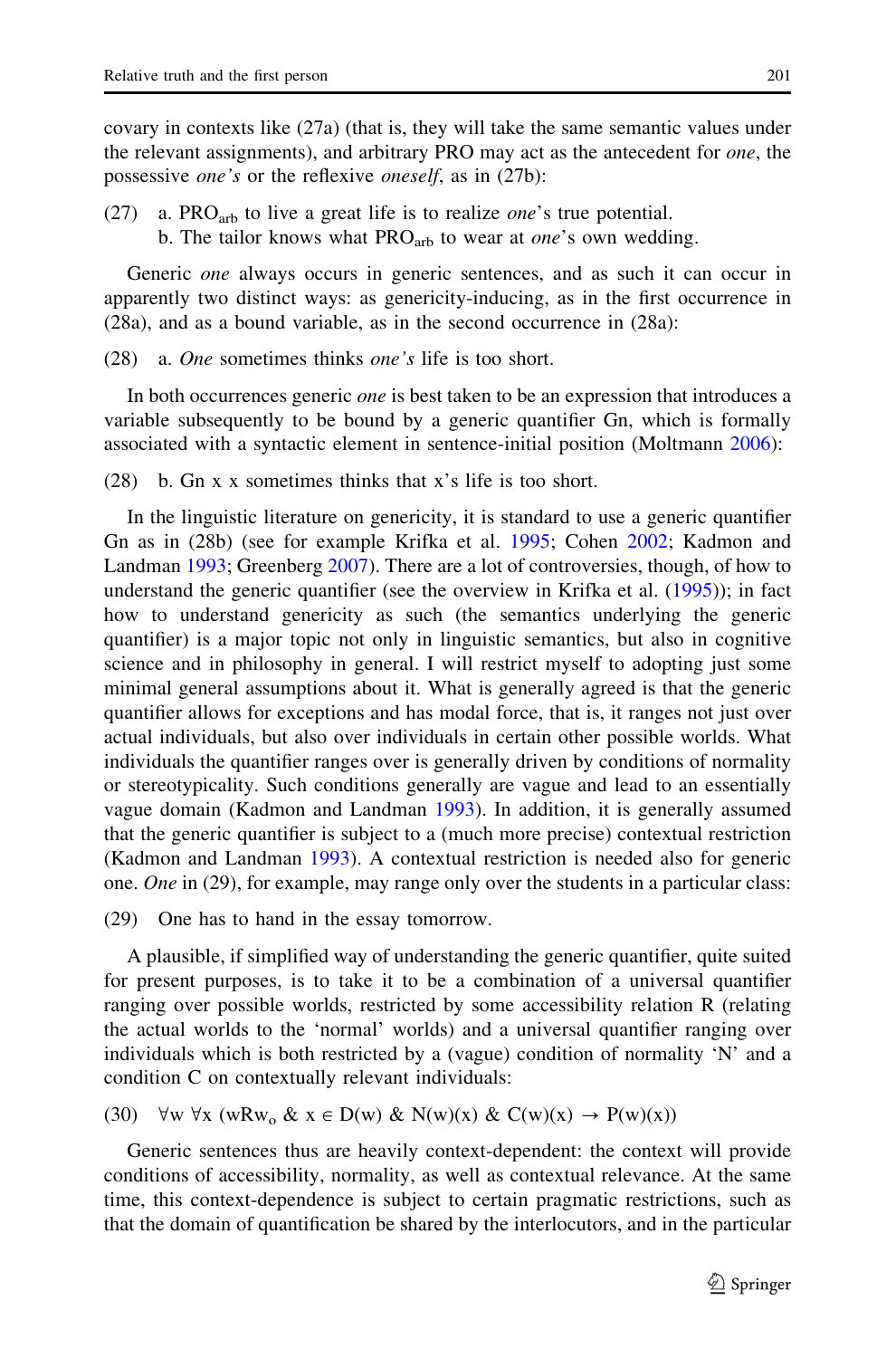case of generic one, include the interlocutors themselves. This feature of generic sentences will also play a role for statements of taste to which the analysis will carry over (Sect. [5.1.](#page-13-0)).

Of course, (30) does not yet capture any first-person-orientation of generic one. Before introducing the crucial modification, let us see how the first-personorientation manifests itself.

The first-person-orientation of generic one manifests itself in what, at first sight, appears to be a general availability of an inference to the first person, as in (31):

(31) One can see the picture from the entrance. I can see the picture from the entrance.

However, at 'second sight', it turns out that this inference is not in fact generally valid. (31) can also be uttered by someone that is for some reason unable to see the picture himself, lets say someone whose view is temporarily obstructed. Thus, generic one may display in fact a quasi-first-person-orientation.

The point is made particularly clearly by (32):

(32) One can see me from the entrance.

(32) does not display any conflict between the grammatical first person and generic one because one here obviously involves identification with people different from the speaker.

Another particularly clear case of quasi-first-person-orientation is (33), which does not imply that the speaker himself has the mathematical ability to solve the equation:

(33) One can solve the equation.

The first-person-orientation of generic one and arbitrary PRO concerns not only the speaker, but also, in embedded contexts, whoever may be the described agent of the reported attitude or speech act:

(34) a. John said that one can see the picture from the entrance. b. John said that it is nice  $PRO<sub>arb</sub>$  to walk in the park.

In attitude contexts, the first-person-orientation of generic *one* is particularly transparent, for example when a generic-one sentence is embedded under an epistemic predicate:

(35) John found out that one can see the picture from the entrance.

For (35) to be true it is sufficient that John has had the experience of seeing the picture from the entrance. Generic-*one* sentences differ thus from universally quantified and other generic sentences, such as (36):

(36) John found out that people (a normal person) can see the picture from the entrance.

In (36), John has to have made sure in other ways that people other than himself can see the picture from the entrance.

The first-person-orientation of generic one manifests itself also in its ability to serve in an immediate description of a first-person experience: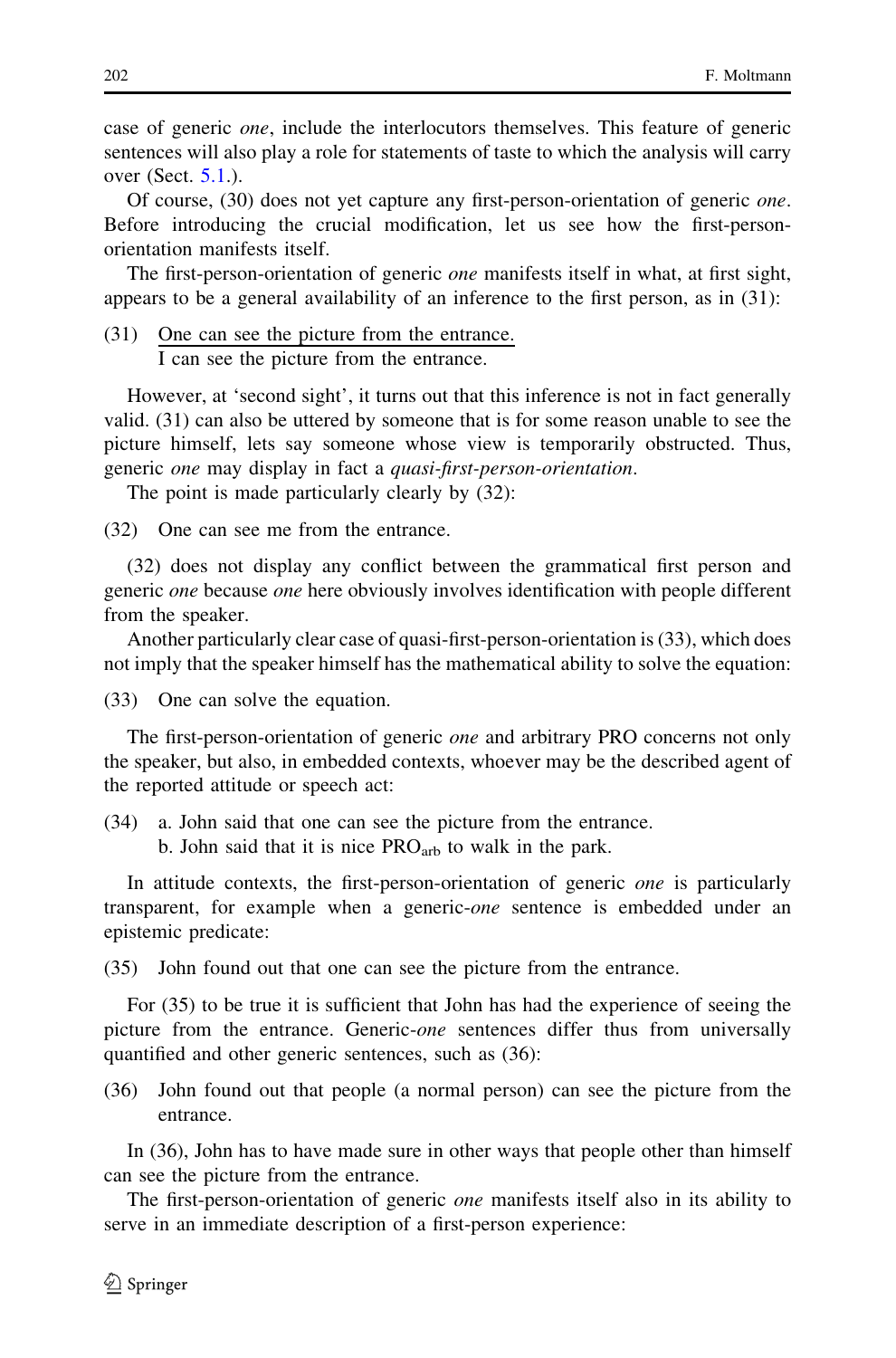(37) I find that one can easily forget one's own past experiences.

The embedded sentence in (37) naturally serves as a direct description of a firstpersonal psychological state, though the generalizing force is there as well. (37) thus differs markedly from (38), where the attitude described takes as its immediate source third-person observations, or else has a derived content, obtained only inferentially from a first-person experience:

(38) I find that people (a normal person) can easily forget their (his) past experiences.

Generic one (and its empty counterpart) is the most suited expression for generalizing subjective experiences as types of experiences.

On the analysis I will give later, the embedded sentences in (37) and (38) do not differ in truth conditions, but rather only in an indication of epistemic grounds. This difference may lead, though, to a difference in truth conditions of an overall epistemic attitude report, such as (37) and (38).

Another manifestation of the first-person-orientation of generic one are certain restrictions on which predicates generic *one* can accept, at least on one particular use of generic *one* (I will come to another use below). The predicates has a nose and lives in a big city, for example, are hardly acceptable with generic *one*, though they are fine in other generic sentences:

(39) a. ?? One has a nose.

b. The typical person has a nose.

(40) a. ?? One lives in a big city. b. People live in a big city.

Roughly the restriction on predicates acceptable with generic one is that the predicate must describe possible experiences or actions. That is, generic one requires predicates whose application to the first person, roughly, requires only selfknowledge; knowledge of one's own experiences, intentions and actions (Moltmann  $2006$ ).<sup>13</sup>

First-person-oriented pronouns exhibit both faultless disagreement and sharing. First, faultless disagreement is possible with generic-one sentences in just the same way as with predicates of personal taste. One person might be right in asserting (41a), whereas another person, used to a greater level of comfort, may be right in his way in asserting (41b):

(41) a. One can sleep on this sofa. b. One cannot sleep on this sofa.

<sup>&</sup>lt;sup>13</sup> There are contexts, however, in which generic *one* imposes no restriction on the predicate whatsoever, namely when occurring as a bound variable, as in  $(1)$  and in conditionals as in  $(2)$ :

<sup>(1)</sup> a. Sometimes one forgets that one has a nose. b. One can doubt that one has a soul.

<sup>(2)</sup> a. If one lives in a big city, one lives in a city. b. If one has a nose, one can breathe.

See Moltmann ([2006\)](#page-32-0) for discussion.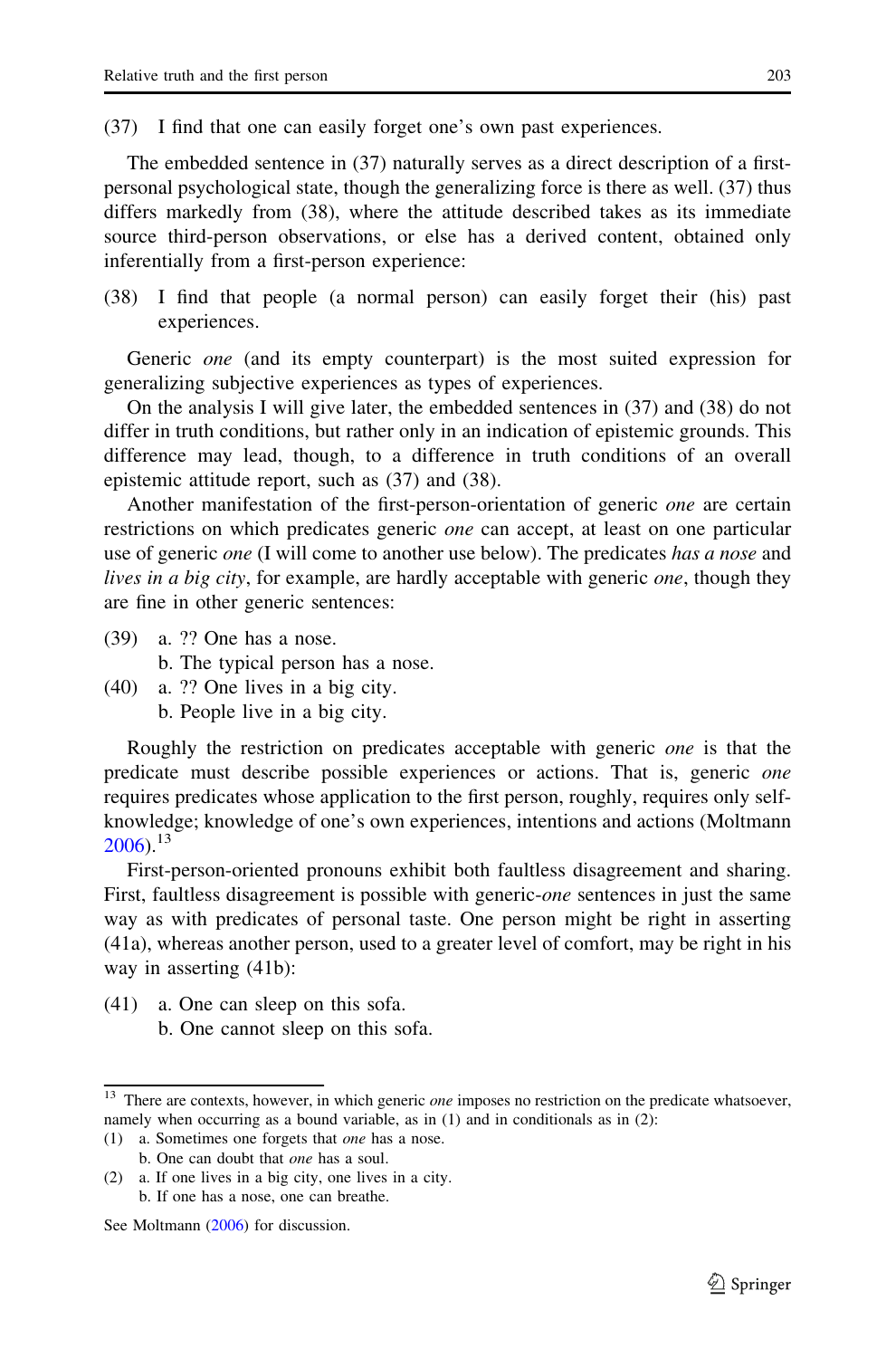Yet the two clearly disagree.<sup>14</sup>

Also faulty agreement is possible. Thus, (42) is acceptable even if John and Mary's grounds for their generalization are quite different (lets say when John and Mary have tried out the sofa sleeping in quite different bodily positions or when Mary just found the sofa soft enough and John just long enough to sleep on):

(42) John and Mary agreed that one can sleep on this sofa.

As for sharing, two people, with quite different experiences as their epistemic source, may share the content of a generic-*one* sentence. Thus, an inference of the following sort is always valid, even if, lets say, A's discovery was made by standing at the entrance and B's discovery by seeing a photograph of the entrance:

(43) A discovered that one can see the picture from the entrance. B discovered that one can see the picture from the entrance. A and B discovered the same thing (namely that one can see the picture from the entrance).

Free relative clauses and conjunction further support the criterion of 'sharing' with generic-*one* sentences. Thus, (44a, b) are equally possible as conclusions of (43), as is (44c), with a nominalization:

- (44) a. A discovered what B found out, namely that one can see the picture from the entrance.
	- b. A and B discovered that one can see the picture from the entrance.
	- c. A and B made the same discovery.

Sharing is obligatory with generic-one sentences rather than optional. Thus (43) with the conclusion A and B discovered different things is not valid.

The parallels between generic-one sentences and sentences with predicates of personal taste strongly suggest [1] that the three intuitions of relative truth are to be explained in terms of first-person-based genericity, and [2] that first-person-based genericity is also involved in the semantics of sentences with predicates of personal taste in truth-directed contexts. Let me turn to the latter first.

4.2 The semantic analysis of generic one

# 4.2.1 The intuitive idea

The general idea is that sentences with generic *one* as a whole express a generalization based on a first-person application of a predicate, that is, they express first-person-based genericity. First-person-based genericity involves the ability of

(1) a. Everyone can sleep on this sofa.

 $14$  Note that the relative-truth intuition about generic-*one* sentences could not be due to the presence of the modal. There is no such intuition about (1a, b) below:

b. Everyone cannot sleep on this sofa.

Also, relative truth intuitions arise with generic-one sentences without a modal:

<sup>(2)</sup> a. One often meets celebrities in this café.

b. One does not often meet celebrities in this café.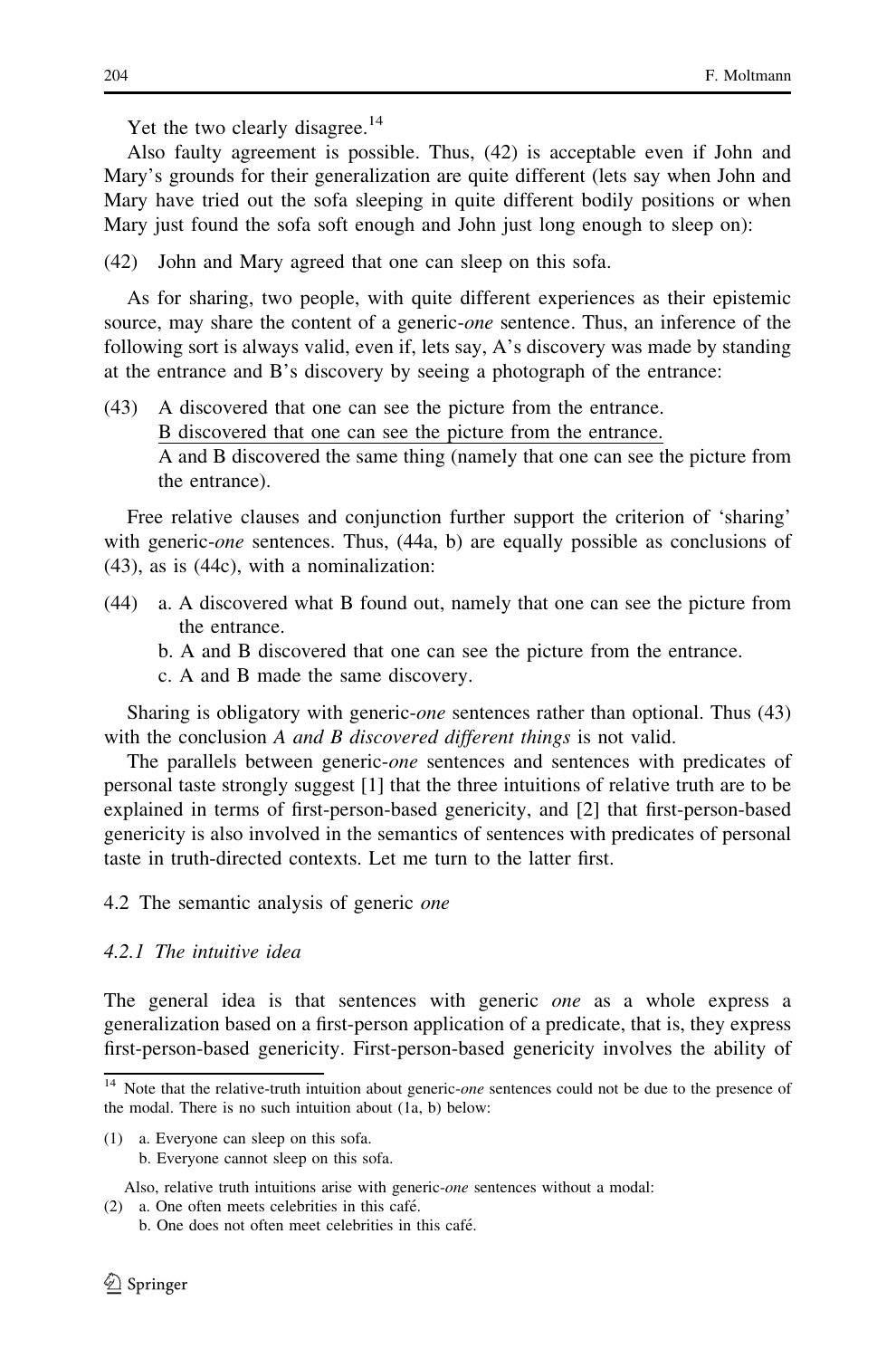abstracting from the particularities of one's own person and situation, judging oneself to be normal in relevant respects, and then generalizing to anyone meeting the same conditions. This way of generalizing self-attributions of properties is a form of abstraction, requiring a distinction between relevant and irrelevant features of a given person and his situation. First-person-based genericity can also be viewed as a form of simulation in the sense of Gordon ([1986,](#page-32-0) [1995a,](#page-32-0) [b](#page-32-0)), more precisely as what one may call *generic simulation*.<sup>15</sup> In the case of generic simulation, the relevant intentional agent simply generalizes his own situation, abstracting from the features of his situation that are particular to himself. He does not need to project himself onto a particular other person and make adjustments to adopt the other person's point of view (as in ordinary cases of simulation).

The notion of simulation also helps us understand the quasi-first-personorientation of generic one: first-person-based genericity does not require the agent to actually self-ascribe the predicate. He may just identify with someone to whom he applies the predicate.

Thus, first-person-oriented pronouns involve self-reference that is detached from the relevant agent's actual person: it may involve self-ascribing a property while identifying oneself with someone else and in fact self-ascribing a property while identifying with each one of a collection of individuals.

For the semantic analysis of generic *one* I will make use of a primitive notion of identification 'I', a relation between an agent and another individual with which the agent 'identifies' or whom the agent simulates (or projects himself onto). The basic idea is that generic *one* does not just range over individuals, but individuals as entities the relevant agent identifies with.

# 4.2.2 The formal analysis

Let us start with the paraphrase of (26a), repeated below as (45a) as in (45b):

- (45) a. One can see the picture from the entrance.
	- b. For any one x x as someone with whom the speaker identifies can see the picture from the entrance.

Generic *one* ranges not over individuals as such, but individuals as having a certain property, namely the property of being someone the speaker identifies with (or 'simulates'). There are different ways of construing such entities under a perspective. I will adopt the view that an entity x as having a property P is indeed a different entity than x: it is a qua object in the sense of Fine ([1982\)](#page-32-0), namely it is the object x qua being someone the agent identifies with.

On Fine's characterization, qua objects are objects obtained from an individual d and a property P (the 'gloss') such that the following conditions hold:

- (46) For a property P and an individual d,
	- 1. d qua P exists in a world w at a time t iff P holds of d in w at t.

<sup>&</sup>lt;sup>15</sup> Gordon's notion of simulation differs somewhat from that of Goldman [\(1989,](#page-32-0) [1995\)](#page-32-0), which would not be suitable for the analysis of generic one, as discussed in Moltmann ([2006\)](#page-32-0).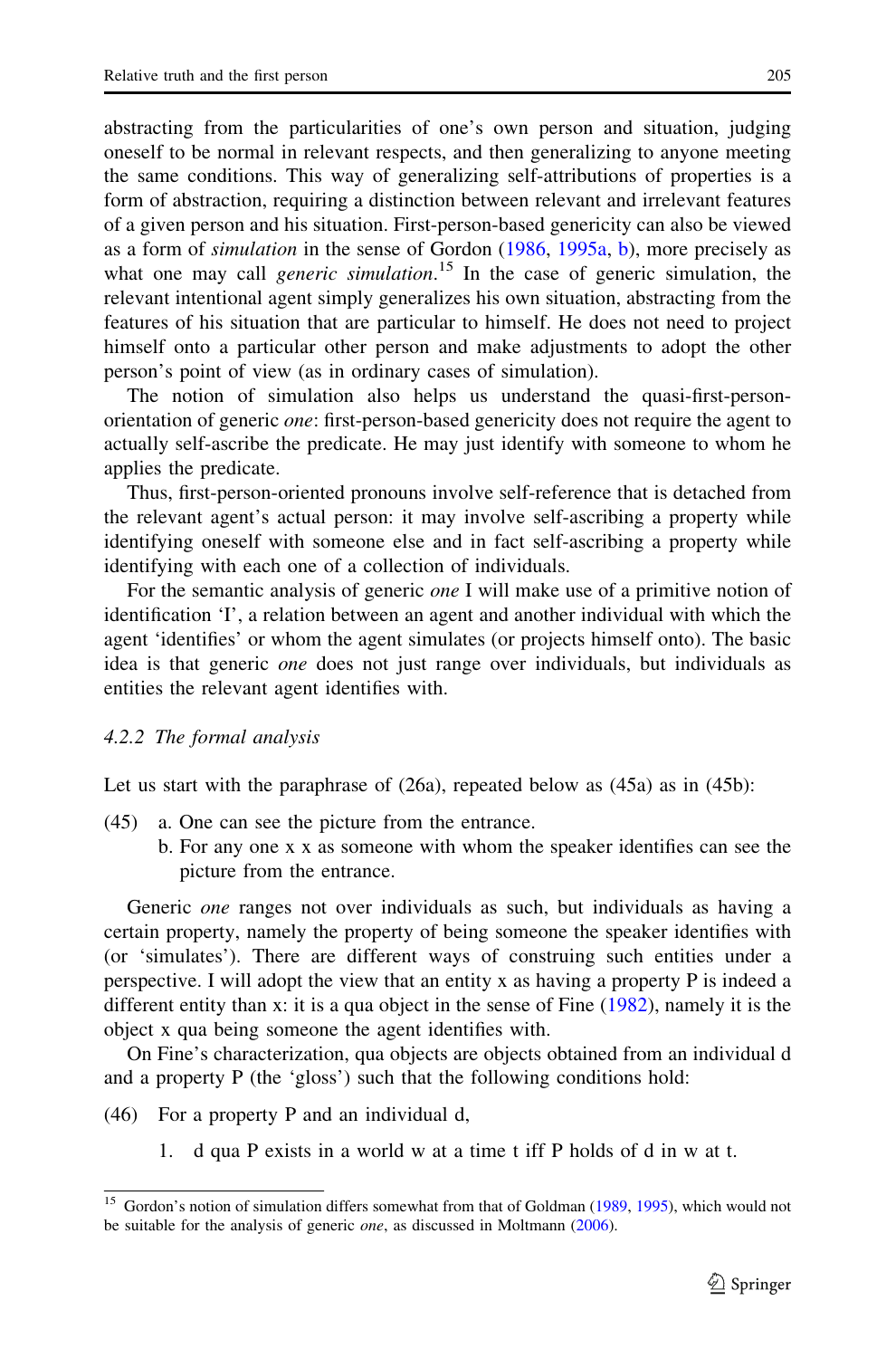- 2. d qua P is identical to a qua object d' qua P' just in case  $d = d'$  and  $P = P'$ .
- 3. d qua P has a property Q just in case d has Q at the time it is P.

The right notion of a qua object is not quite correctly captured by the third condition given by Fine's characterization: an individual x qua being someone the agent identifies with should have only those properties for whose application the identification provides an epistemic ground or is otherwise relevant, not just any properties that hold of x at the time in question. This corresponds to the actual qualocution in ordinary language: John qua being a teacher, or more naturally John as a teacher, cannot have a property like being 35 years old, but as such he may know how children behave, be entitled to a salary, or be competent: properties for which his being a teacher is in some way relevant. The *as*-phrases in (47a) and (47b) provide the epistemic ground for why the predicate holds of the subject:

- (47) a. John as a father knows how children behave.
	- b. Jean as a true Frenchman knows about wine.

According to (47a), John's being a father is the reason why John knows how children behave and according to (47b) Jean's being a true Frenchman why Jean knows about wine.

In (47a, b), omitting the as-phrase would not make any difference to the truth conditions of the sentence: the as-phrase just gives a reason for the holding of the predicate. The proposition expressed by (47a) is quite simply that John knows how children behave and in (47b) that Jean knows about wine. Similarly, in generic-one sentences the gloss only serves to provide an epistemic basis for the application of the predicate; it does not affect the truth conditions of the sentence. Moreover, the gloss does not restrict the range of entities generic one ranges over. Rather the entities are restricted by both vague conditions on what is considered normal and a contextual restriction, just like the range of any other generic quantifier. The gloss will somewhat influence the domain of quantification, though: the domain will consist of entities the speaker identifies with. As a consequence it is likely to include the speaker as well as the addressee.

With this modification in the definition of a qua object, the restriction to predicates expressing possible experiences or actions follows: the gloss asks for an application of the predicate on a first-person basis even when the predicate is predicated of individuals other than the speaker or relevant agent.

Generic *one* thus introduces a complex variable of the sort 'qua(x,  $\lambda y[I y z])'$ . The crucial modification of the analysis of ordinary generic sentences such as (29b) consists in replacing 'x' by the two-place functional term 'qua(x,  $\lambda y[I y z]$ )', where the variable 'z' is to stand for the relevant agent. While, intuitively, the 'ordinary' variable concerns the truth conditions of a generic-one sentence, the gloss  $\lambda$ y[I y z] gives the 'mode of presentation' that is to govern the applicability of predicates, providing the epistemic basis (or, as we will see, the practical purpose) for applying the predicate. The variable 'z' will be bound by a lambda operator defining the meaning of a generic-one sentence such as one can see the picture from the entrance as a property, as in the logical form below: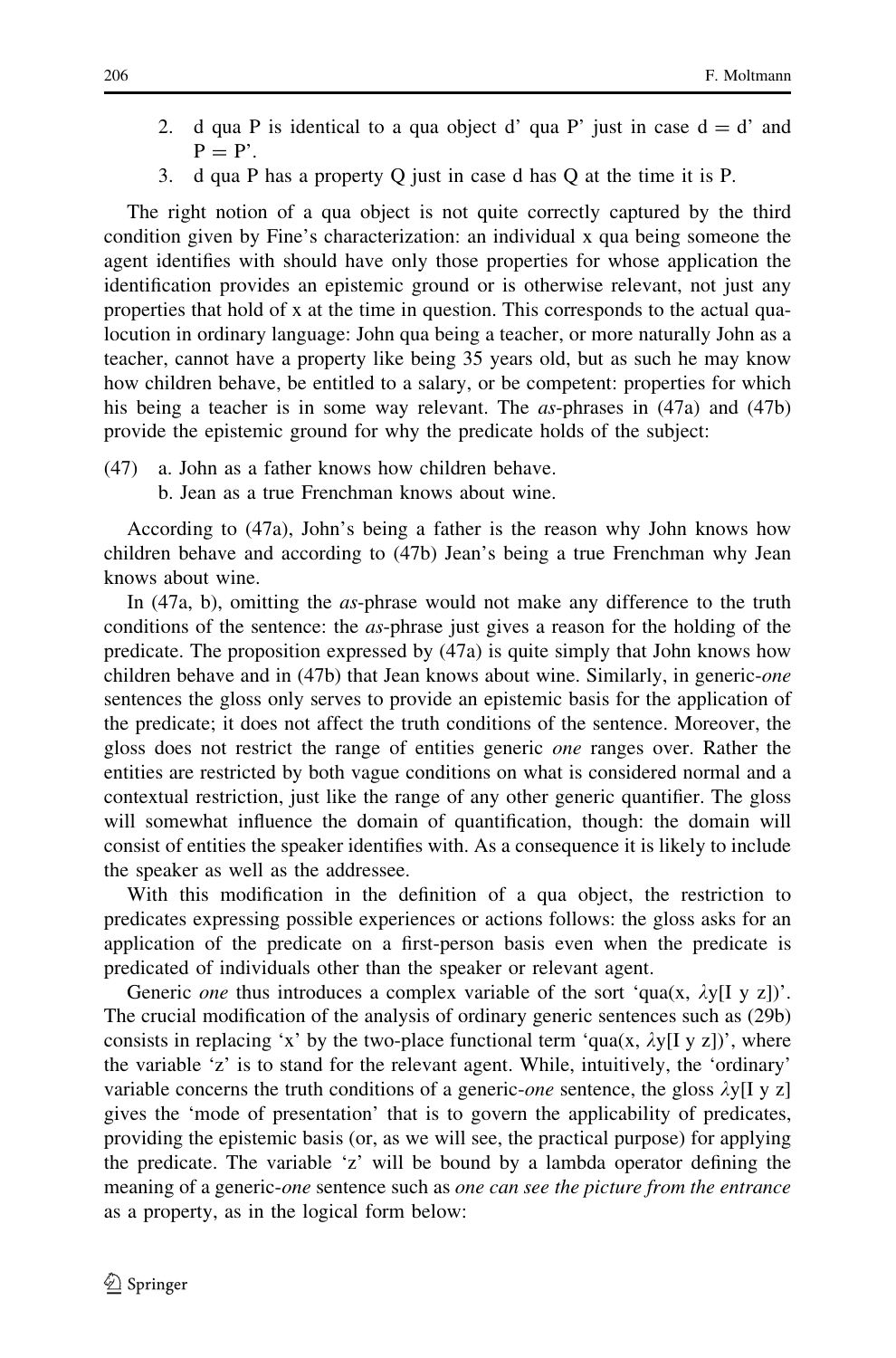(48)  $\lambda$ z[Gn x can see the picture from the entrance(qua(x,  $\lambda$ y[I y z]))]

That is, it expresses the property of being a z such that for any contextually relevant x, x qua being identified with by y can see the picture from the entrance.

Qua-objects are needed not only for the semantics of generic sentences with the pronoun one. There are motivations for using qua objects also for other generic sentences. It has been observed in the linguistic literature that singular generic sentences must be 'definitional' in nature. Thus (49a) is acceptable because being polyphonic partly defines a madrigal; but not being popular as in (49b) (cf. Krifka et al. [1995;](#page-32-0) Greenberg [2007](#page-32-0)):

(49) a. A madrigal is polyphonic.

b. # A madrigal is popular.

This constraint does not hold for generic sentences with plurals such as (49c), which may express inductive generalizations:

(49) c. Madrigals are popular.

This indicates that in (49a) or (49b) the predicate applies not to entities x that are madrigals, but rather to qua objects, entities x qua madrigal. Polyphonic, expressing an essential property of madrigals, can be true of such a qua object, but not popular. 16

Thus, it is a plausible generalization that singular generic sentences, not just those with generic *one*, quantify over qua objects. The gloss of the qua objects in the case of generic one comes from the meaning of generic one, in the other cases it comes from the restriction of the generic NP. (The effect of the gloss in the case of generic one is to guarantee a first-person application of the predicate and thus the basis for the applicability of the predicate will be empirical. As a consequence generic-one sentences can express inductive generalizations, whereas in other singular generic sentences, the basis for the application of the predicate can only be inferential.)

How is faultless disagreement possible with generic-one sentences? A genericone sentence requires there to be first-personal grounds for asserting or entertaining its content. If one agent has first-personal grounds for asserting the sentence and another for denying it, then both have reasons for their claim (and in this sense neither is at fault), but at most one of them is right in extending the first-personal grounds to anyone in the contextually relevant domain. When speaker and addressee agree or disagree about the truth of a generic-*one* sentence, they disagree about a sentence with agent-independent truth conditions; it is only the epistemic component that generic-*one* sentences carry that will be fixed differently with one agent and with the other. Also the domain of quantification of the generic quantifier should be the same (though as with all generic sentences the domain restriction is essentially vague, and the interlocutors may not have settled what exactly the domain is or indeed how to settle it). The disagreement about generic-one sentences

<sup>&</sup>lt;sup>16</sup> Greenberg ([2007\)](#page-32-0) gives a more refined analysis of singular generics in that spirit, without using qua objects. On her account, singular generics involve an 'in virtue property', a property that follows from the restriction of the singular generic and that 'causes' the predicate to hold.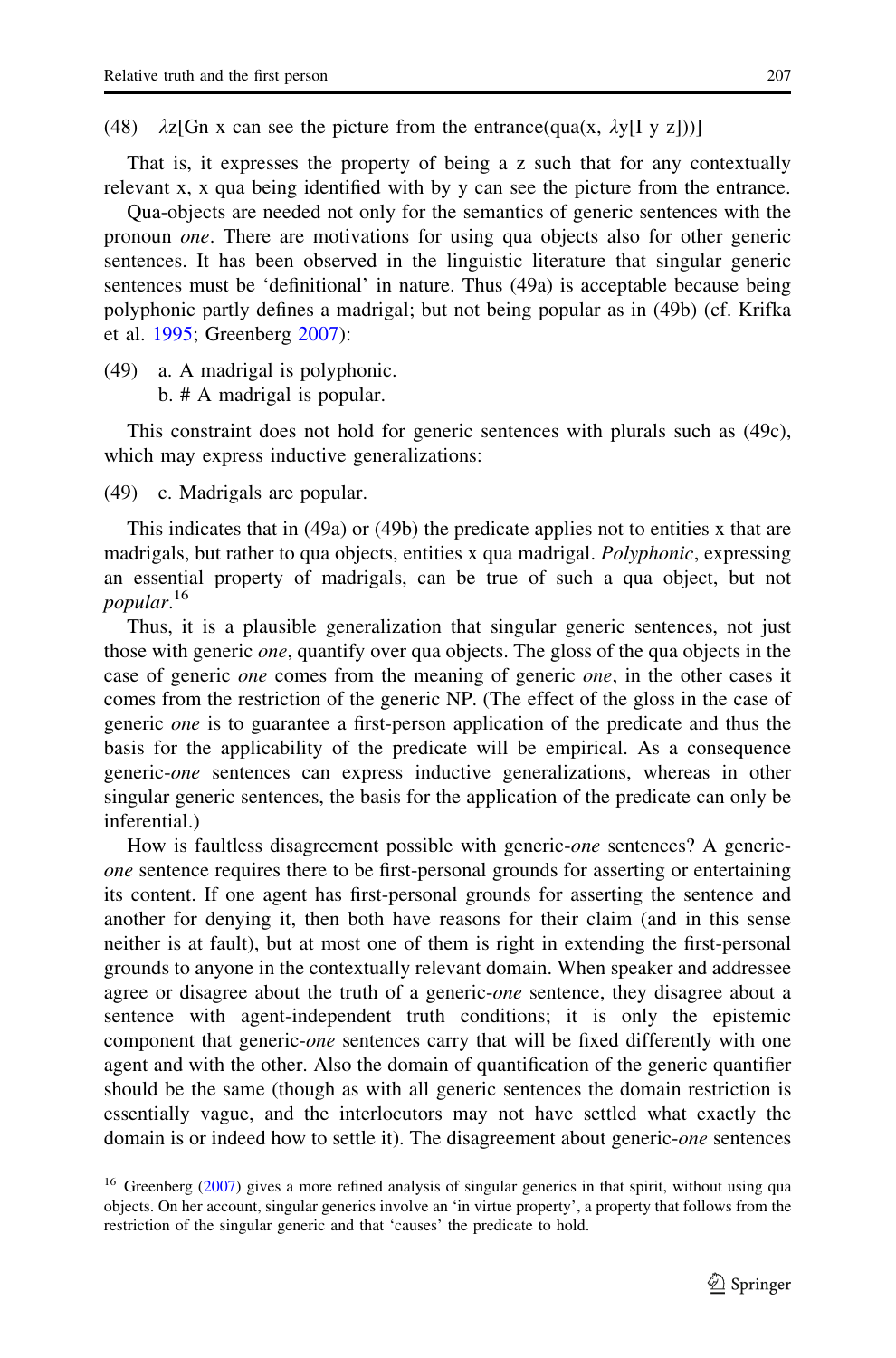arises in a completely standard way: it is disagreement about a sentence whose content, if asserted, has the same truth conditions for each interlocutor, truth conditions which are not relative, but absolute.

The intuition of faultlessness of disagreement about a generic-one sentence arises because the sentence requires the predicate to be applied in a first personal way, 'as if to oneself', to every individual in the domain. Whether the content of a generic-one sentence is accepted, rejected, just entertained, or merely understood, this requires the same first-personal access for any agent, that is, an application of the predicate to the individuals in the domain as if to oneself. Formally, the condition that the content of a generic-one sentenced can be accessed only in a first-personal way consists in a self-attribution of the property expressed by the generic-one sentence.

To summarize, a generic-*one* sentence needs to relate to an agent, but not because the truth value of the sentence is relative to an agent, but because the sentence content can be grasped only in a first-personal way. In a case of faultless disagreement, the two agents are not both right in the sense of saying something true. Rather, once the domain of quantification is clarified only one of them or none of them can be right.

Not just the content of a generic-*one* sentence, but also the corresponding attitudinal objects can be grasped only in a first-personal way. If John accepts Mary's assertion that one can see the picture from the entrance, John needs to selfapply the content 'that one can see the picture from the entrance', and if John and Mary share the belief that one can see the picture from the entrance, then that is on the basis of both John and Mary self-applying the content 'one can see the picture from the entrance'. The role of the property expressed by a generic-one sentences in an attitudinal object is different from the role of the property expressed by a sentence with a *de se* interpreted pronoun or another type 2 expression. In the latter case, attributing the property to the agent of the attitudinal object gives the truth conditions of what is believed. In the case of generic *one*, the property must be selfascribed by whoever grasps the attitudinal object (or its content).

Moreover, in the case of generic *one*, two attitudinal objects with the same property as content are identified even if they involve different agents. Thus, if both John and Mary believe that one can see the picture from the entrance, they can only believe the same thing, not different things, or in other words they can only share the same belief, not have different beliefs (one being John's belief that one can see the picture from the entrance, the other Mary's belief that one can see the picture from the entrance). This is why type 1 expressions exhibit obligatory sharing.

#### 4.3 A second use of generic one

The gloss of the qua objects generic *one* quantifies over not only provides epistemic grounds for the application of the predicate, it may also serve a practical purpose, allowing for an immediate self-application of an independently established generalization (Moltmann [2006](#page-32-0)). This generalization when using generic one, crucially, is presented with the intention of being at least potentially applied in a first-person way by the speaker or, more likely, the addressee, or both. This is the case in particular in deontic sentences: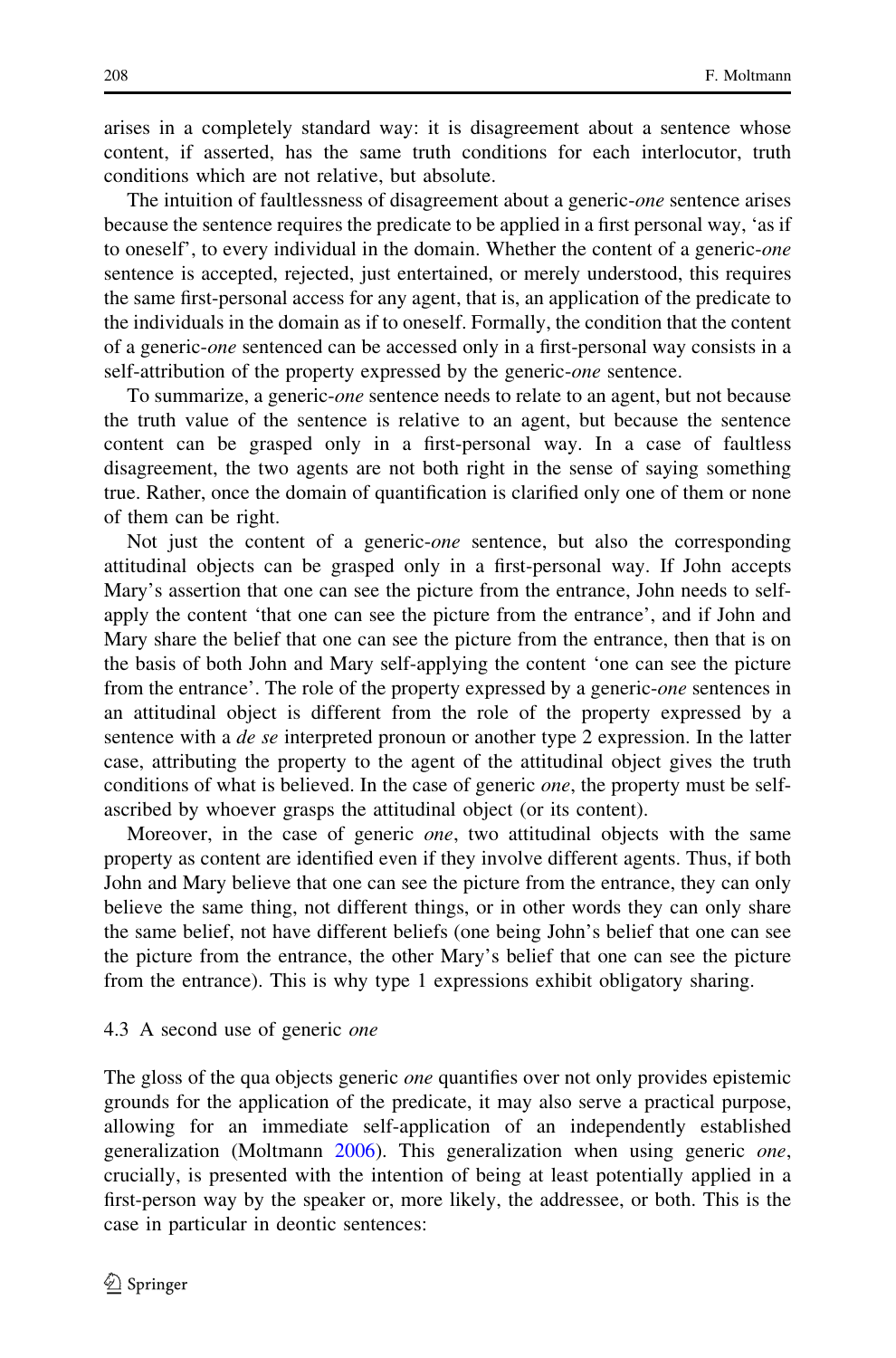(50) a. One is not allowed to enter the room. b. The tailor knows what  $PRO<sub>arb</sub>$  to wear.

Whereas with the first-person-based use of generic *one*, the speakers' own experience leads to the generalization expressed by the generic-*one* sentence, in these cases the speaker presents an internalized, but already established generalization, a law, general requirement, or general recommendation. The generalization expressed in (50a), for example, is generally meant to play a role in the addressee's reasoning, so that if the addressee accepts the sentence, this will prevent him from entering the room. Deontic *one* sentences are suited for playing a future role as premises in the addressee's practical reasoning because they involve generalizing self-reference: generic-one sentences allow for an immediate first-person application by anyone who accepts them.

As I argued in Moltmann [\(2006](#page-32-0)), the two uses of generic one do not constitute an ambiguity, but rather correspond to two different strategies of fulfilling one and the same semantic condition imposed by generic *one*, namely that of the gloss generic one imposes on the objects quantified over.

## 5 Generalizing the analysis to other type 1 expressions

First-person genericity, I have tried to show, explains the intuitions of relative truth displayed by generic-*one* sentences. I would now like to show that the same analysis can and should be carried over to sentences with predicates of personal taste. First of all, we will see evidence that sentences with predicates of taste do in fact involve first-person-based genericity. Second, we see that there are also various linguistic links between generic-one sentences and sentences with predicates of personal taste, which independently require carrying the analysis of the one over to the other.

5.1 First-person-based genericity and predicates of personal taste

The standard relativist account takes sentences with predicates of personal taste to express a proposition whose truth value depends on the person evaluating the sentence. An assertion of such a sentence ultimately has a purely subjective content: an agent making the assertion should not aim for more than that the sentence be true relative to him.

We have already seen that this makes it hard to explain disagreement in cases of faultless disagreement. I now want to show that on the standard relativist account, the content of a truth-directed act or state involving a sentence with a predicate of taste is as such misdiagnosed: the content is not a 'subjective' one, involving only the agent in question for an evaluation of that content as true; rather it is generic, in fact quantificational (of course with certain restrictions on the domain of quantification).

The first piece of evidence for genericity is the behavior of sentences with predicates of taste in knowledge reports. In general, simple taste statements like frog legs taste good and the corresponding first-person knowledge report I know that frog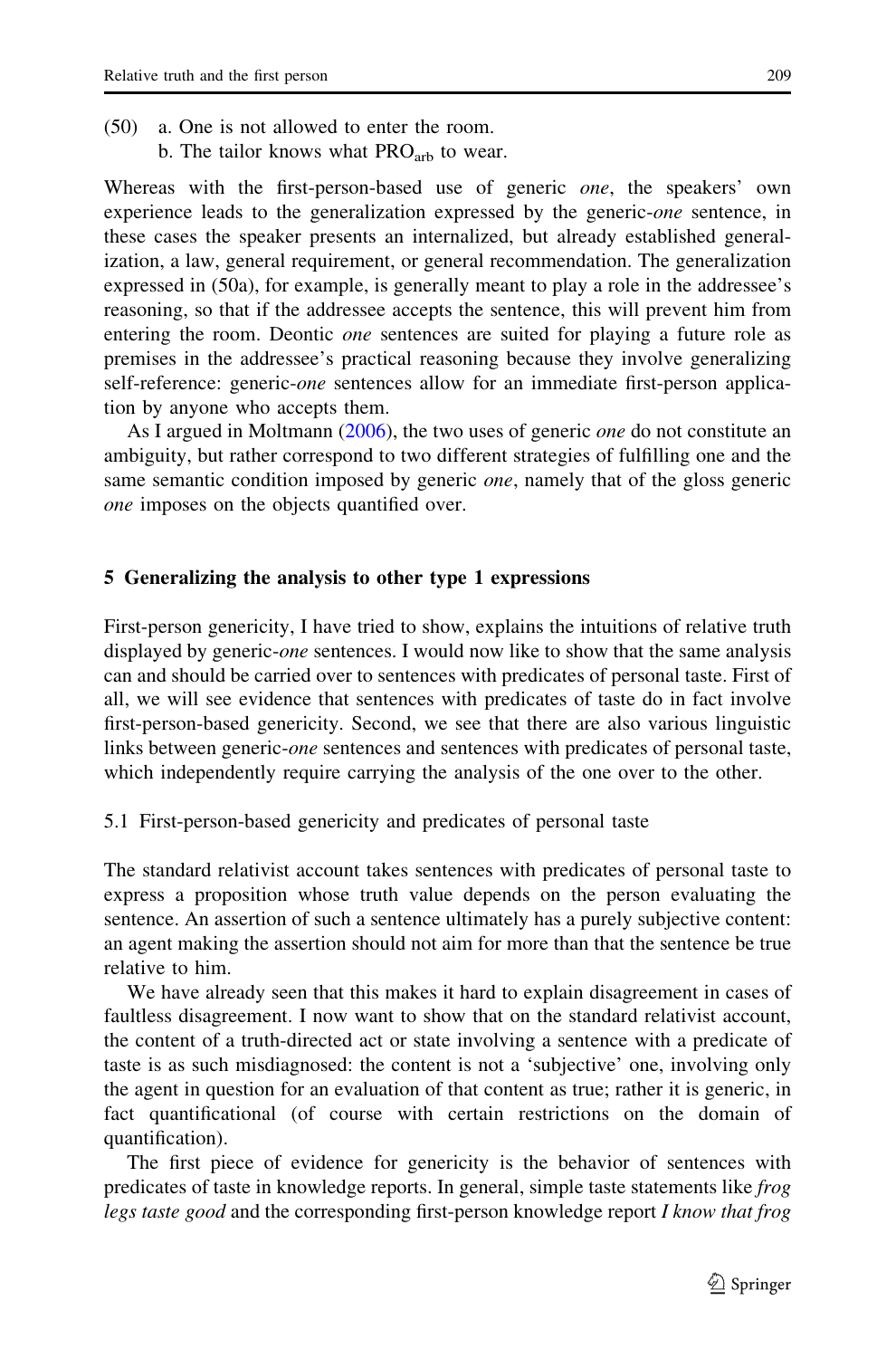legs taste good should be equivalent. First, one direction, the inference in (51), is valid given the rather plausible second premise:

(51) Frog legs taste good. (uttered by A) Whenever something tastes good to me, I know that. (uttered by A) I know that frog legs taste good. (uttered by A)

Moreover, the other direction, the inference below, should be valid anyway:

(52) I know that frog legs taste good. (uttered by A) Frog legs taste good. (uttered by A)

The relevant observation now is that the intuition of faultlessness disappears when a simple taste statement is replaced by a knowledge statement:

(53) A: I know that frog legs taste good.

B: I know that frog legs do not taste good.

The intuition about  $(53)$  is that it is *at most* either A or B that is right, but not both. Both A and B may have grounds for maintaining the content of their knowledge claims, but at least one of them is at fault. On the present account, this follows: the content of A's reported knowledge is in contradiction to B's reported knowledge. Unlike with simple taste statements, the 'fault' of A's and B's assertions in (53) can only concern what is asserted, their knowledge, not what is presupposed, the content of their knowledge. Thus, not the same intuition of faultlessness can arise.

On the standard relativist account, by contrast, both A and B should be right. They are not expected to disagree, though, since their knowledge statements differ in propositional content.

The standard account might appeal to the factivity of *know* to explain the absence of faultlessness in (53). In order for a knowledge statement to be true, the embedded proposition must be true relative to the evaluator (Lasersohn [2007](#page-32-0)), and A's and B's statements require that the evaluator have contradictory taste evaluations. The problem with such an explanation, though, is that just the same would hold for nonembedded taste statements which do give rise to faultless disagreement: they also have to be evaluated by a single evaluator.

What distinguishes A's and B's statements in (53) from simple taste statements is, it appears, that the content of the former is not just subjective, but objective. Even if based on a first-person experience, it is a generalization: that frog legs taste good is to be true with respect to anyone of the relevant sort (including the interlocutors). Thus, embedded under a verb of knowledge, a statement of taste expresses as generalization, just like a generic-one sentence.

That statements of taste have the same kind of content as generic-one sentences can also be seen from the fact that statements like (54a) are (more or less) equivalent to statements like (54b), rather than statements like (54c):

- (54) a. I know that chocolate tastes good.
	- b. I know that one likes the taste of chocolate.
	- c. I know that I like the taste of chocolate.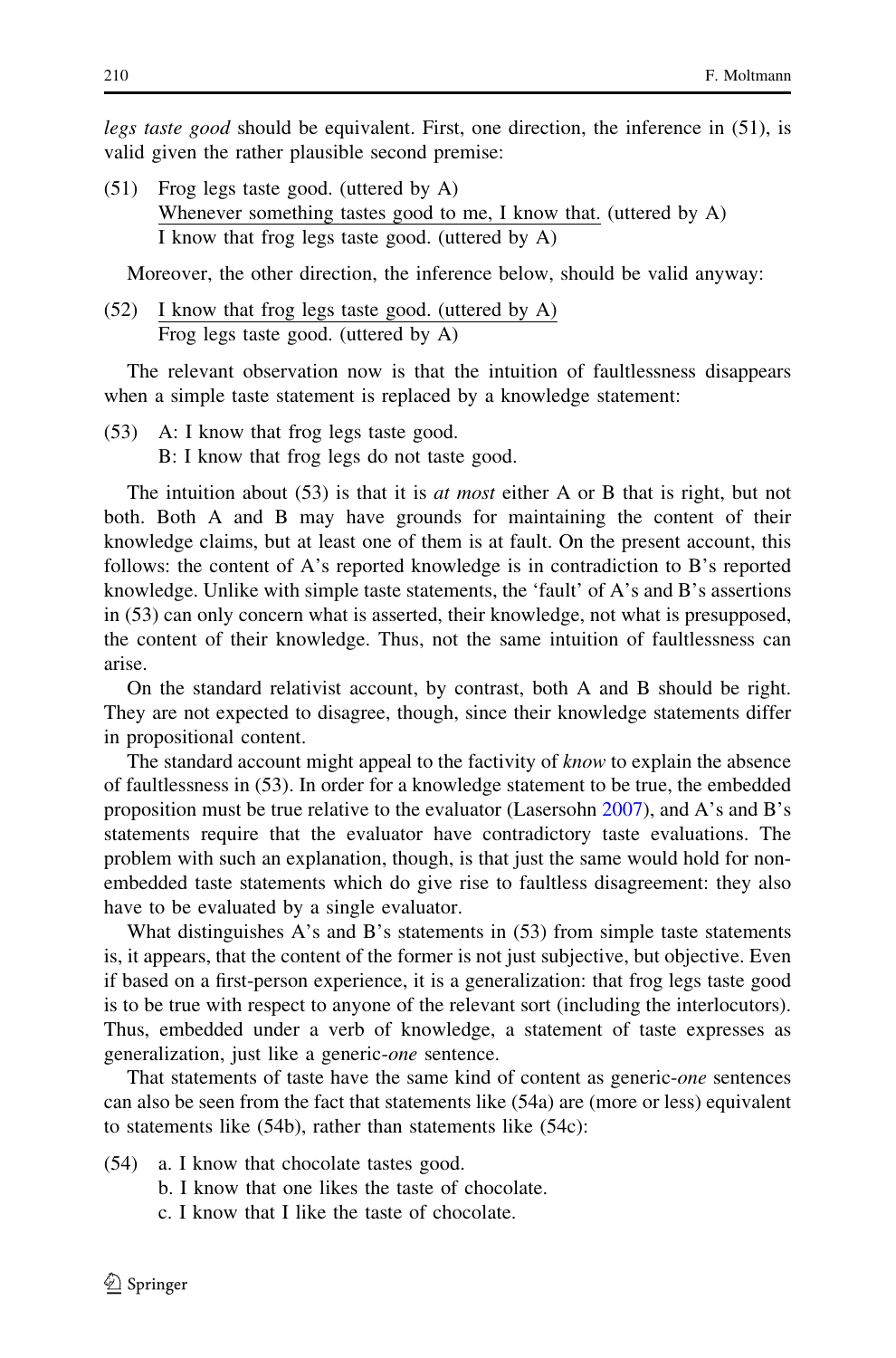The content of a statement of taste embedded under *know* is generic. Though this is not the case with all attitude verbs, namely not for verbs expressing purely subjective attitudes. In English the verb *consider* is particularly interesting in that respect: *consider* requires a predicate of taste in its complement (Lasersohn [2007\)](#page-32-0). But it yields a subjective, not a generic reading.

(55) John considers frog legs tasty.

Also the verb *find*, on one reading, and even *think* can have that interpretation, as in John find that frog legs taste good or John thinks that frog legs taste good (Stephenson [2007](#page-33-0)). What is important is that two statements of taste with consider (as well as find and think on the relevant reading) do not give rise to disagreement at all:

(56) A: I consider frog legs tasty.

B: I consider frog legs not tasty.

Here both interlocutors can be right, without disagreeing.

Unlike sentences with predicates of personal taste, generic-one sentences do not display any difference in content with verbs expressing truth-directed and with verbs expressing purely subjective attitudes and speech acts:

(57) a. John claims/believes that one can see the picture from the entrance. b. John thinks/finds that one can see the picture from the entrance.

The content of the embedded sentence in (57b) is as generic as that in (57a).

This supports the view that sentences with predicates of personal taste are ambiguous, depending on the kind of attitude verb under which they are embedded, whereas generic-*one* sentences are unambiguously generic.

The same contrast between truth-directed attitude verbs and verbs expressing purely subjective attitudes holds for speech acts: expressive speech acts (in the sense of Searle [1972](#page-33-0)) do not give rise to faultless disagreement, only truth-directed ones, such as assertions, do:

(58) a. ? John exclaimed that the wine tastes good. Mary disagreed with him. b. John claimed that white chocolate tastes good. Mary disagreed with him.

In fact, a simple taste statement like *the wine tastes good* could be either a (truthdirected) assertion or an expressive speech act. Only in the former not in the latter case would disagreement arise.

The difference between the two kinds of propositional attitudes and illocutionary act types has to do with the fact that attitudes like 'consider' as well as expressive speech acts do not aim at truth (an aim that can be achieved or fail to be achieved), but consist in the presentation of inherently subjective contents, a content that cannot fail to be true (at least as long as the speech act is sincere). Attitudes and speech acts that aim at truth are incompatible with such purely subjective contents. The two kinds of attitude or speech act verbs, even if they select the same clausal complements, take in fact different kinds of contents as arguments. That is, the 'purely subjective contents' of attitudes like 'consider' or 'find' are of a different sort from the contents that are required by truth-directed speech act and attitude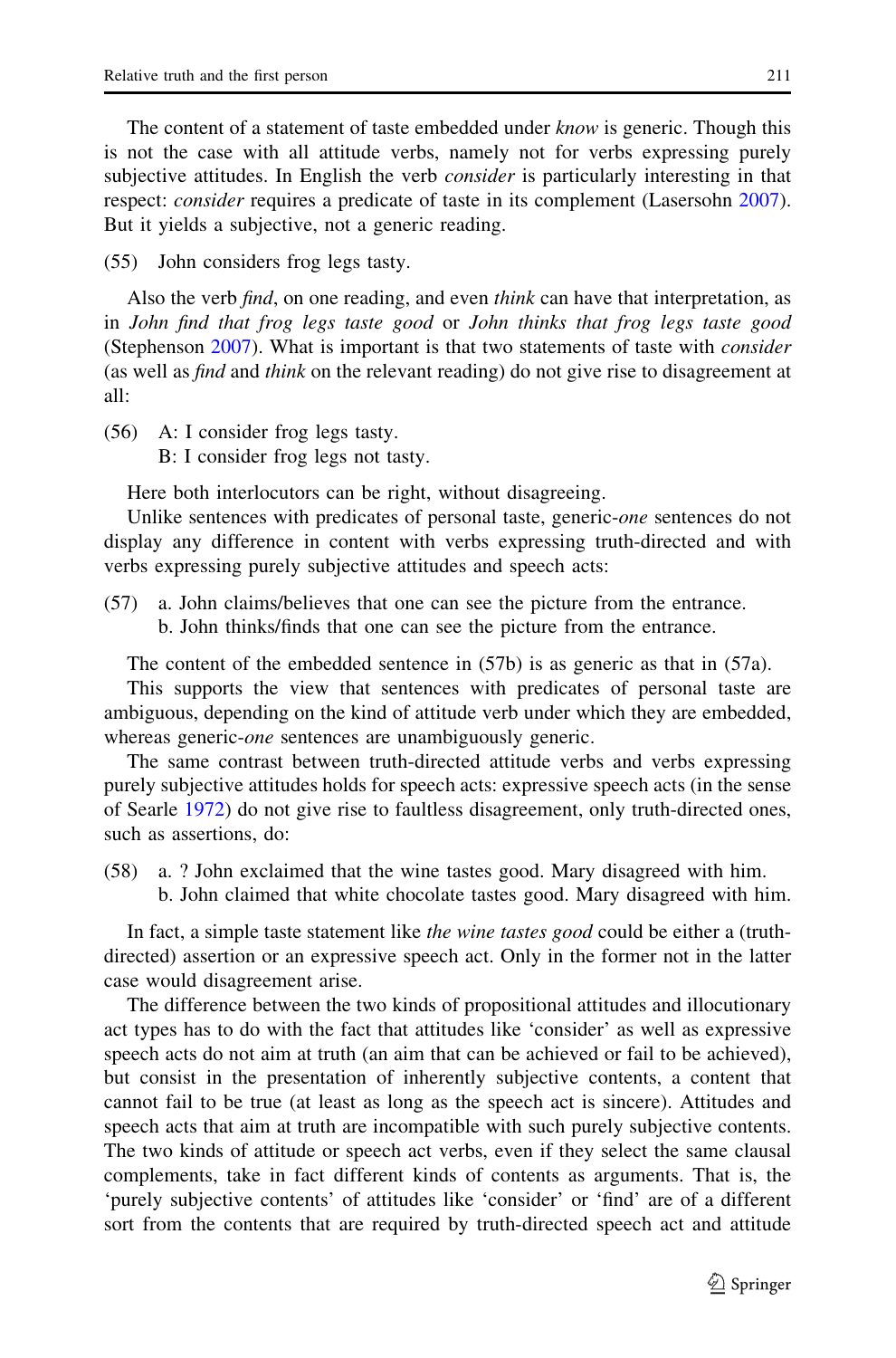verbs. The latter are in fact first-person-based generic propositions. Consider (in the relevant sense) semantically selects only complements with an evaluative predicate. Evaluative predicates can be construed as two-place relational predicates with one argument position (the judge argument position) being 'de se', to be self-ascribed in the attitude of evaluation (Section  $5.2$ .). *Know*, like almost all other attitude verbs, does not select predicates of evaluation with one argument position to be selfascribed. Instead it generates a generic reading of clausal complements with a predicate of evaluation, which means the judge argument position is filled by a variable bound by the generic operator.

Know of course also allows for evaluative contents in which the 'judge' is made explicit:

(59) I believe/claim that frog legs taste good to me.

Frog legs taste good to me is not a subjective, but an objective content, an objective content about a subjective evaluation.

A different sort of evidence against the standard relativist account of predicates of taste and in favour of one in terms of first-person-based genericity comes from factivity in general. Consider a sentence with a predicate of taste embedded under a factive verb such as (60):

(60) John realized that frog legs taste good.

The standard relativist account takes factivity to consist in the requirement that the embedded sentence be true not only relative to the described agent, but also relative to the assessor, such as the speaker himself (Lasersohn [2007](#page-32-0)). However, there are cases where factivity does not seem to require the statement to be true relative to the speaker. Suppose the speaker does not have any taste sensations, (61) would still have to be true relative to that speaker, which is not possible:

(61) Bill has found out that frog legs taste good.

Factivity should in fact be the condition that the embedded sentence be true for anyone falling under the relevant contextual restriction (relevant and normal individuals), which may exclude the speaker or whoever the assessor may be.

Yet further evidence that sentences with predicates of taste involve the same sort of genericity as generic-one sentences is that sentences of the one sort can be used for inferences to sentences of the other sort:

(62) Chocolate tastes good. One should eat what tastes good. One should eat chocolate.

While *tastes good* in the second premise may have the judge variable bound by the generic quantifier explicitly introduced by one, this is not so for the first premise. The validity of the inference indicates that the first premise is itself generic, involving the same generic quantifier as generic *one*. Note also that with an explicit judge, as in (63a), or a statement of subjective evaluation, as in (63b), the same inference would not go through: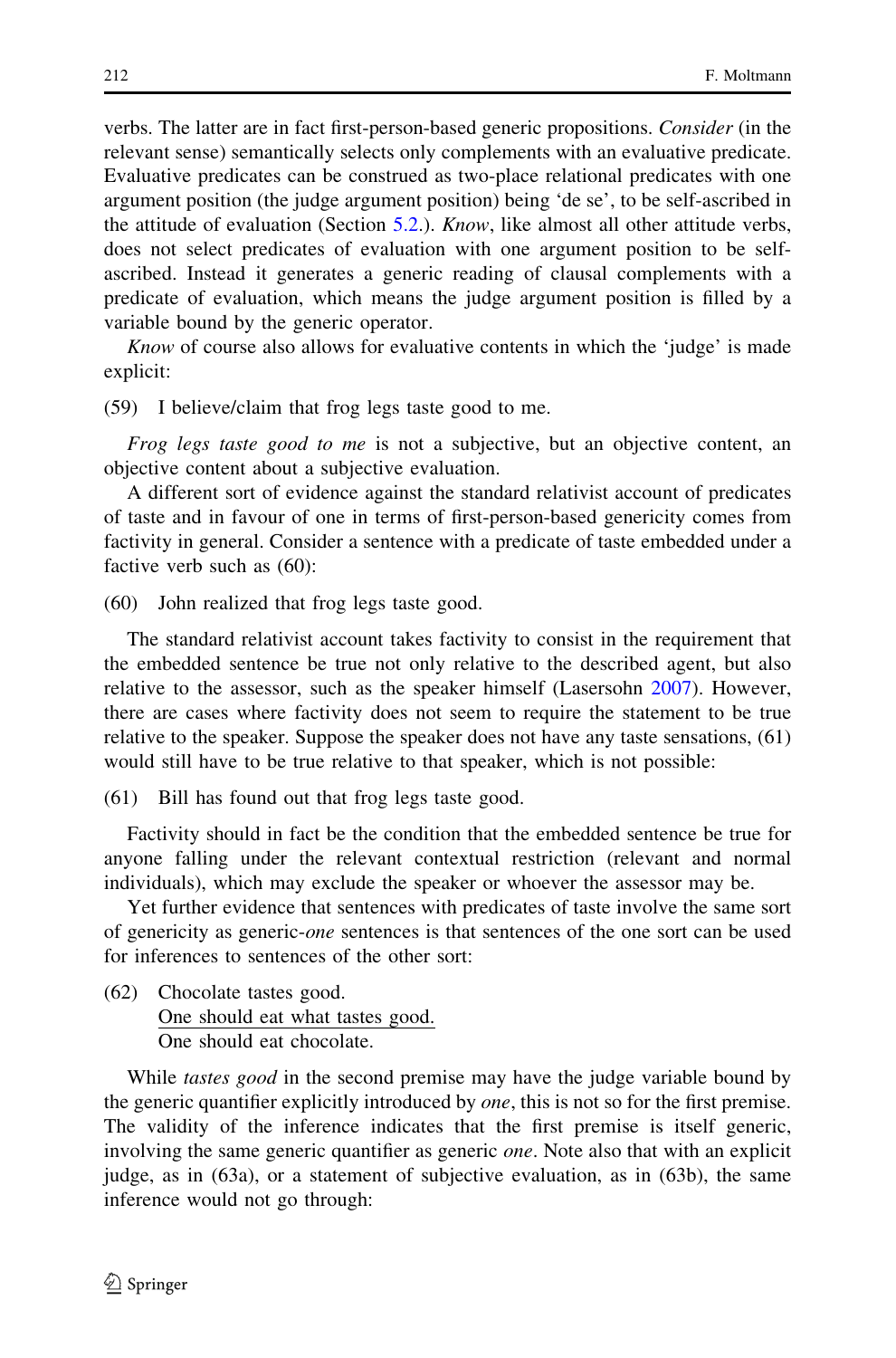<span id="page-26-0"></span>(63) a. Chocolate tastes good to me. b. I consider chocolate tasty.

The generalization thus is that in truth-directed contexts, sentences with predicates of taste have a first-person-based generic interpretation, the kind of interpretation that is obligatory for generic-one sentences in any context. Truthdirected propositional attitudes and speech acts go along with a generic interpretation of predicates of personal taste, whereas propositional attitudes and speech acts of individual judgment will go along with a subjective interpretation.

Note that as with generic-one sentences, a single first-person experience suffices to make the generalization expressed by a sentence with a predicate of personal taste in a truth-directed context:

(64) John just found out that chocolate tastes good.

The content of the epistemic attitude described in (64) is a generalization even though what grounds it is most likely a single first-person experience,

Another important similarity between generic-one sentences and sentences with predicates of taste is that both allow for quasi-first-person-based genericity.

The problem with the relativist approach in general is that it is unable to distinguish the content of a truth-directed propositional attitude or speech act from a merely subjective content (such as that of the attitude expressed by *consider* or *find*). If a speaker utters *chocolate tastes good* then, knowing the truth-relative semantics of the sentence, the speaker should know that the content of his truth-directed attitude or act would be true just relative to his own context. From his point of view, no considerations need to be made that the content of his utterance also target the context of the addressee. Of course, the speaker may know that the addressee will evaluate the utterance at his context. But why should he be bothered about that and why should it lead to possible disagreement? The addressee, in turn, given his knowledge of the relativist semantics of the sentence uttered should know that too. It thus remains a mystery why the situation should give rise to disagreement. The situation appears entirely undistinguishable from the one where the speaker expresses or upholds his own subjective opinion without targeting the addressee's parameters of evaluation in any way, that is, the situation made explicit by attitude reports like I consider chocolate tasty.

5.2 Semantic connections between evaluative predicates and generic *one* 

Given that predicates of personal taste have either a subjective or a first-person-based generic interpretation and that obviously the latter is based on the former, the question needs to be addressed: how should the subjective interpretation be represented formally? There are two options for the role of the agent that is involved. First, the judge could be represented by a bound variable; second he may constitute a shiftable contextual parameter. While some authors such as Lasersohn ([2005\)](#page-32-0) treat the judge as a shiftable contextual parameter, there are two important reasons to treat him as a value of a bound variable. First this would allow for a straightforward account of the possibility of the variable being bound by a quantified NP, as in (65):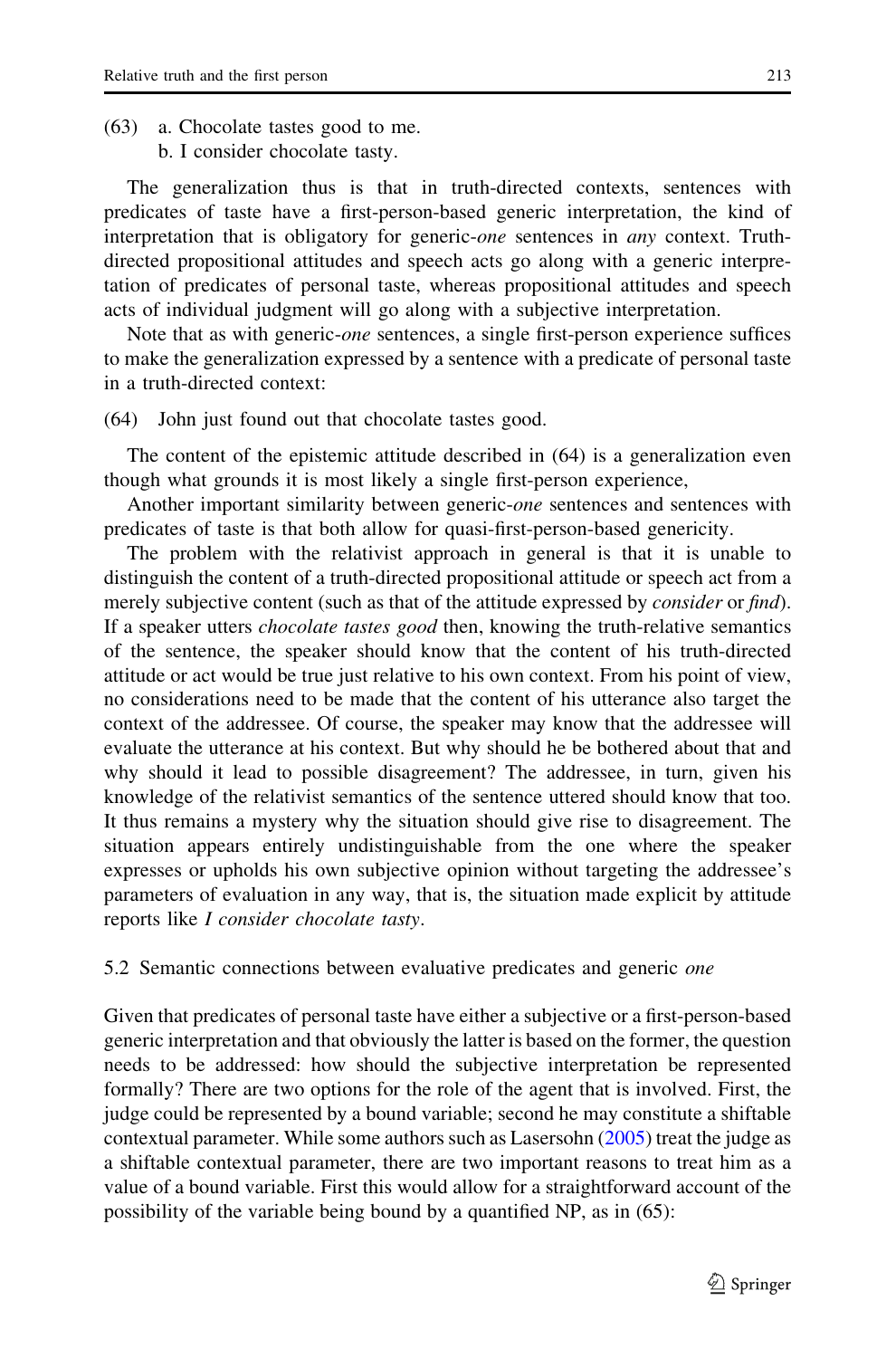(65) Everyone considers chocolate tasty.

The variable could either be part of an implicit *for*-phrase or occupy an argument position of the predicate of personal taste. The latter option has advantages in accounting for the semantic selection of predicates of taste by verbs like consider: Consider would select certain two-place predicates with one argument position for a 'judge'. Let us thus adopt this option. The meaning of chocolate (is) tasty in the context of (66a) would then be as in (66b), whereas in the context of (67a) it would be as in (67b):

- (66) a. John considers chocolate tasty. b. consider(John,  $\lambda x$ [tasty(c, x)])
- (67) a. I claim that chocolate is tasty. b.  $\lambda x$ [Gn y tastes good(c, qua(y,  $\lambda z$ [I z x]))]

Sentences with predicates of personal taste in truth-directed contexts (and without an overt subject being specified) always express first-person-based genericity, generalizing from a first-personal subjective experience to anyone meeting the contextually given restriction.

The second reason for positing a 'judge'-variable for predicates of taste is the possibility of a link between generic one and predicates of taste. In fact, this possibility is what gives significant plausibility for the analysis in (47) in the first place. These are two relevant examples:

(68) a. It is nice when one is walking in the park. b. It is nice  $PRO<sub>arb</sub>$  to walk in the park.

In (68a, b), the understood judge of nice is the same as, or rather covaries with, the referent of generic *one* and arbitrary PRO. This means that both generic *one* or arbitrary PRO and what is understood as the 'implicit judge' of nice introduce variables that would have to be bound by a single generic quantifier, as in the analysis of (68a) below:

(69)  $\lambda x[Gn z nice(\text{walk in the park}(qua(z, \lambda y[I y x]), qua(z, \lambda y[I y x]))]$ 

Also in the contexts below the implicit judge of predicates of personal taste is understood as covarying with arbitrary PRO or else generic one:

- (70) a. It is sometimes more pleasant when one walks home than when one drives. b. One should walk home because it is so pleasant.
	- c. When one drinks this with milk, it is delicious.
	- d. When one is young, rollerblading is lots of fun.

The possibility of a single operator binding both the 'judge' variable and the variable introduced by generic one or arbitrary PRO means that the genericity involved in predicates of personal taste cannot be a matter of the lexical meaning of those predicates (or of one of their lexical meanings). Instead it must be tied to the presence of a generic quantifier in the semantic structure of the sentence which is able to bind other elements as well.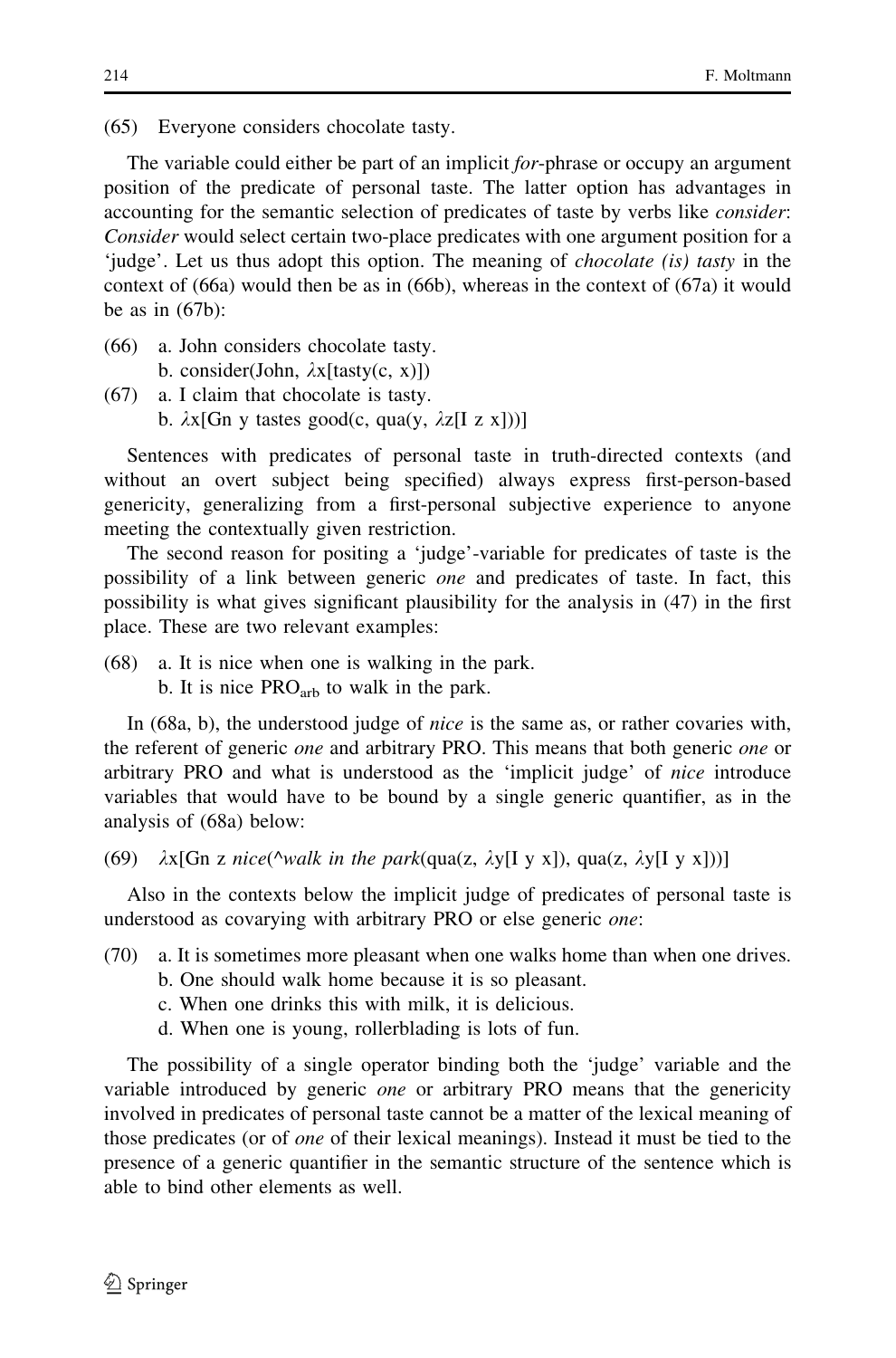#### 5.3 Explaining relative truth intuitions

The explanation of relative truth intuitions with predicates of taste is essentially the same as with generic one. Sentences with taste predicates in truth-directed contexts have the same kind of generic content as generic-*one* sentences, a content which as such has agent-independent truth conditions. But just as with generic-one sentences, such a content can only be grasped in a first-personal way: understanding, maintaining, or evaluating such a content involves a simulating first-person application of the predicate of taste 'as if to oneself'. Different speakers will naturally have different grounds for applying or not applying a predicate of taste to other individuals 'as if to themselves'. But whether an individual x is considered as if it was y or as if it was z will be irrelevant for a predicate of taste C to be in fact true of an object o and x. As in the case of generic-one sentences, disagreement arises because of conflicting general claims being made (each with agentindependent truth conditions), and the impression of faultlessness arises because of the first-personal mode of presenting those claims.

This account based on first-person-based genericity also avoids the other problems that at least some standard relativist theories face. First of all, it avoids the meaning-intention problem: no additional parameters such as standards of taste are postulated. The account simply makes use of a first-person attribution of evaluative properties. It moreover makes the right prediction as to which agent serves as the 'judge'. In independent contexts, the analysis predicts that the judge is the speaker or whoever the speaker may identify with. In attitude contexts, the analysis predicts that the judge is the described agent or whoever the described agent may identify with. Finally, in independent and modal contexts, the judge will be the speaker or whomever the speaker may identify with. $17$ 

The *de se* problem is accounted for because a first-person-based generic sentence expresses a property that is self-ascribed in the speech act or propositional attitude in question. Thus, the judge involved in predicates of evaluation is self-identified by the relevant agent self-ascribing the property expressed by the sentence in question. This is what gives the judge (that agent) a *de se* (rather than a *de re*) status.

To summarize, to accept, entertain, understand, or evaluate the content of a sentence like *Frog legs taste good* can only mean self-applying the property in question. But this self-ascription concerns only the epistemic basis of the claim being made, not its truth. The truth conditions of the claim are agent-independent, though the content of the claim can be grasped only in a first-personal way.

Evaluative predicates raise a particular question concerning their first-personorientation. There are two distinct ways of applying a predicate to an individual x: applying it by simulating x (thus a quasi-first-person application) or applying it on the grounds of a 'theory' about x (a third-person application). The latter is available for the application of evaluative predicates when taking a prepositional phrase that specifies the judge (tastes good to John). Without a prepositional phrase, an evaluative predicate obviously must apply either in a de se way or, in generic sentences, in a quasi-de se way, by applying the predicate 'as if to oneself'. The second method of

<sup>&</sup>lt;sup>17</sup> See Koelbel [\(2002](#page-32-0)) for discussion and Richard [\(2004](#page-32-0)) in particular for relative adjectives such as *rich*.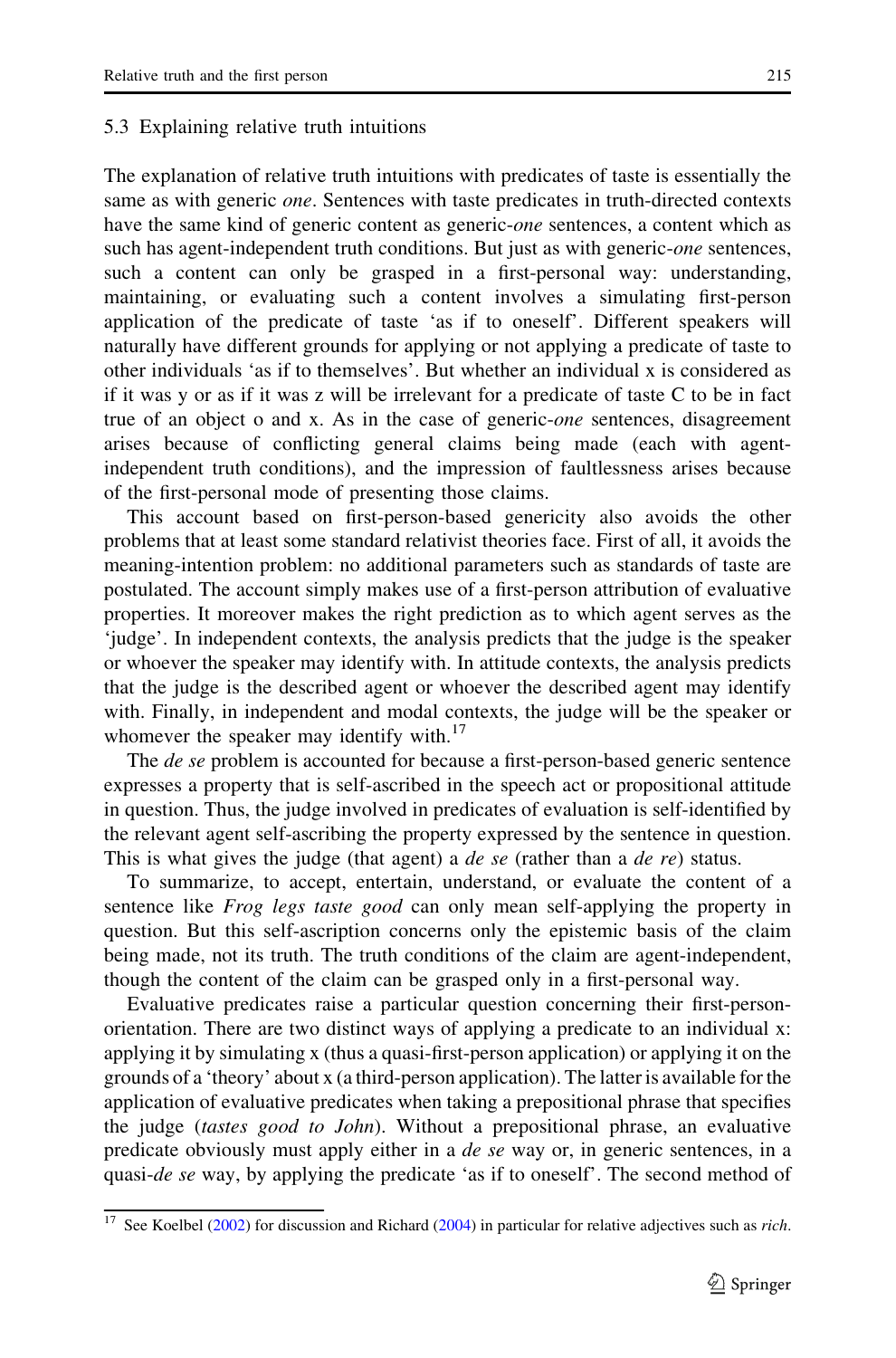applying the predicate, a third-person application, is, it appears, unavailable with a simple evaluative predicate. Simple evaluative predicates obligatorily require a selfapplication or a simulating self-application, in regard to the judge component. For simple evaluative predicates a first-person application is the only option, whereas both options are available for evaluative predicates with prepositional phrase.<sup>18</sup>

## 6 Other type 1 expressions

Until now I have focused on intuitions of relative truth with first-person-oriented pronouns and predicates of personal taste, making use of the notion of first-personoriented genericity. In what way and to what extent can the account be carried over to other expressions or constructions that have been argued involve a notion of relative truth?

First of all, other evaluative predicates generally exhibit the intuitions of relative truth, that is, moral predicates, aesthetic predicates, and relative adjectives such as  $tall$  or rich.<sup>13</sup> Though it is less obvious in which sense those predicates express genericity based on a first-person attribution. Any 'subjective' application of an aesthetic or moral predicate obviously involves considerations of universal applicability. Thus, such a predicate may involve first-person-based genericity as part of its lexical meaning (unlike predicates of personal taste). At the same time, especially with aesthetic predicates, first-person aspects of meaning (such as triggering emotions) are obviously essential as well. With moral predicates, both emotional aspects of meaning and practical orientation (guidance of actions) require an essential first-person ascription. Perhaps the meaning of predicates of aesthetic or moral evaluation involves first-person attributions of possibly different sorts as part of their more complex meaning. This might also be said for relative adjectives in an evaluative use as discussed by Richard [\(2004](#page-32-0)).

In such a (still to be clarified) sense, first-person-oriented genericity would be involved in the semantics of evaluative predicates in general. Note that moral predicates also display the interaction with first-person-oriented pronouns:

- (71) a. It is good  $PRO<sub>arb</sub>$  to treat others with respect.
	- b. PRO<sub>arb</sub> to take the exam is obligatory.

Recall that generic one had two uses: one on which the first-person-connection relates to the epistemic grounds for applying the predicate, the other on which the first-person connection gives the practical purpose for applying the predicate. These two kinds of first-person connections, the epistemic and the practical one, are also at play with evaluative predicates. With predicates of moral evaluation the practical connection will clearly be involved, whereas with predicates of taste, the epistemic

<sup>&</sup>lt;sup>18</sup> An account in the same direction is suggested by Koelbel ([2003\)](#page-32-0), who proposes that *chocolate tastes* good be relativised to a 'perspective' quite simply because the conditions on the possession of the concept tastes good involve a first-person application, which means the content of *chocolate tastes good* could not be grasped otherwise than by a self-application. However, again, unless a perspective is something other than a centred world, it is not obvious how the content of chocolate tastes good could be conceived differently on a standard relativist account.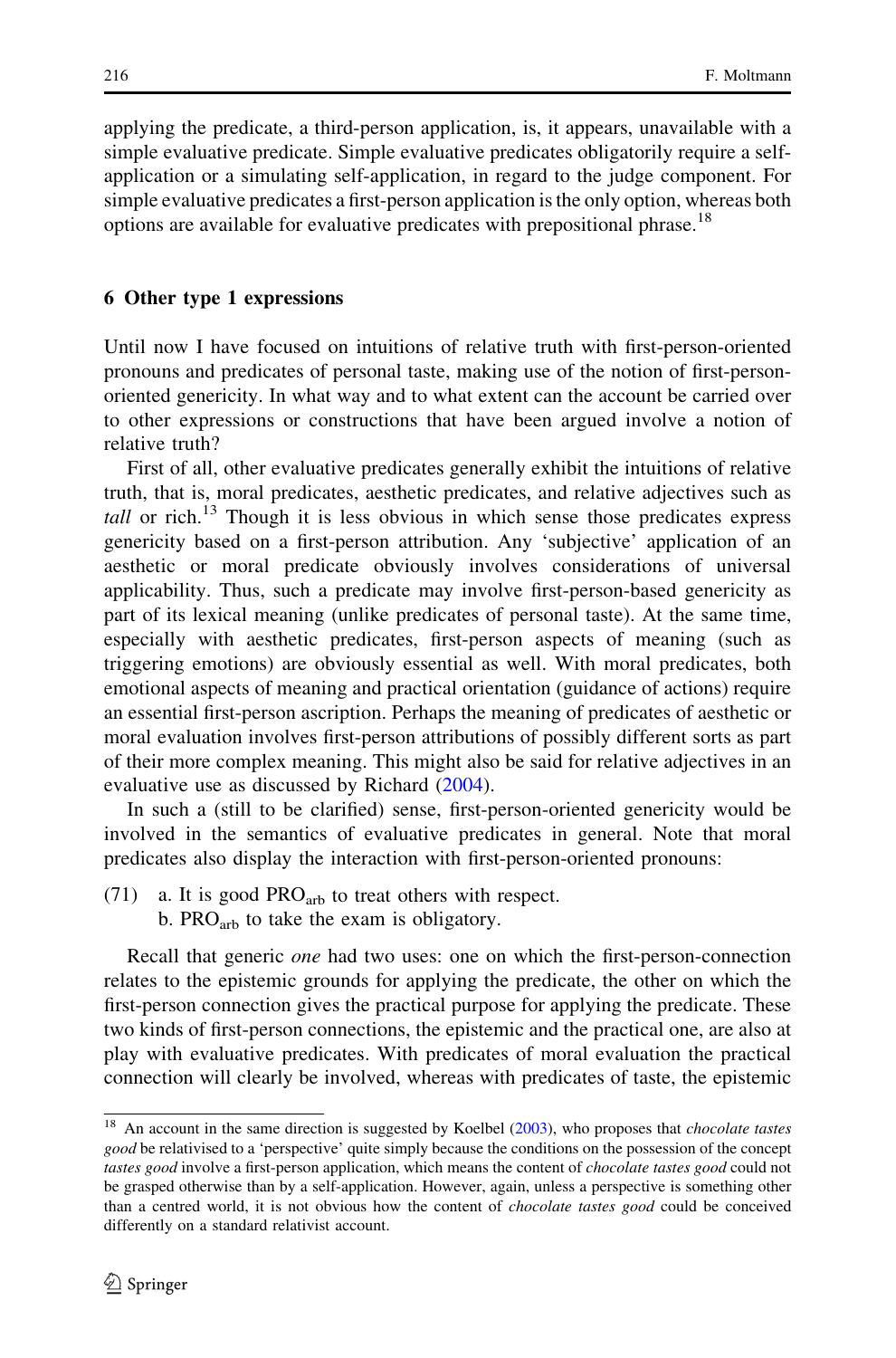connection will generally be the relevant one. At the same time these generalizations are not strict: predicates of moral evaluation involve not only hypothetical practical reasoning, but also emotions of various sorts (I am outraged to have done X/that you have done X). Similarly, predicates of emotional evaluation will not just involve an inference from a first-person emotional state, but also are to govern future practical reasoning. Even for predicates of personal taste, this may be the case, as Blackburn [\(1998](#page-32-0), Chap. 1) emphasizes. Evaluative predicates thus involve two directions: inference from the first person (generalizing first-person mental states or acts) and inference to the first person (anticipating potential practical reasoning).

The notion of first-person-based genericity is applicable naturally to epistemic modals as well. First, we observe that epistemic modals allow the knower to be made explicit, as in (72):

(72) For all I know, John may be in Paris.

Without a specification of the knower, as in (73a), we seem to have an equivalent to a sentence specifying the knower as 'one', such as (73b):

(73) a. John may be in Paris.

b. For all one knows, John may be in Paris.

Both (73a) and (73b) give rise to faultless disagreement.

The analysis of epistemic modals that suggests itself would be one according to which *John may be in Paris* could be paraphrased as 'It is compatible with my epistemic state, as far as it is generalizable to anyone of relevance, that John is in Paris'.

With epistemic modals, again the question arises of how to represent the dependence on an agent. Here as well we note that the subject (on which the firstpersonal content will depend) may be quantificational:

(74) Everyone thinks that John may be in Paris.

It is therefore reasonable to assume that epistemic modals involve an implicit argument position which can be occupied by a variable bound by a generic quantifier. Again using qua objects of the sort 'y qua being someone the relevant agent identifies with', the content of an epistemic modal sentence can be represented as in (75), where M represents the epistemic modal in question:

(75)  $\lambda x$ [Gn y (M(qua(y,  $\lambda z$ [I z x]), p))]

Faultless disagreement can now be explained as before: it is disagreement about what from the point of view of the two agents is the common epistemic state. Again the crucial notion is first-person-based genericity, which in this case means genericity based on one's own epistemic state insofar as it is generalizable.

# 7 Retraction

There is another intuition of relative truth that has been discussed in the literature, in particular in relation to epistemic modals and future contingents. This is retraction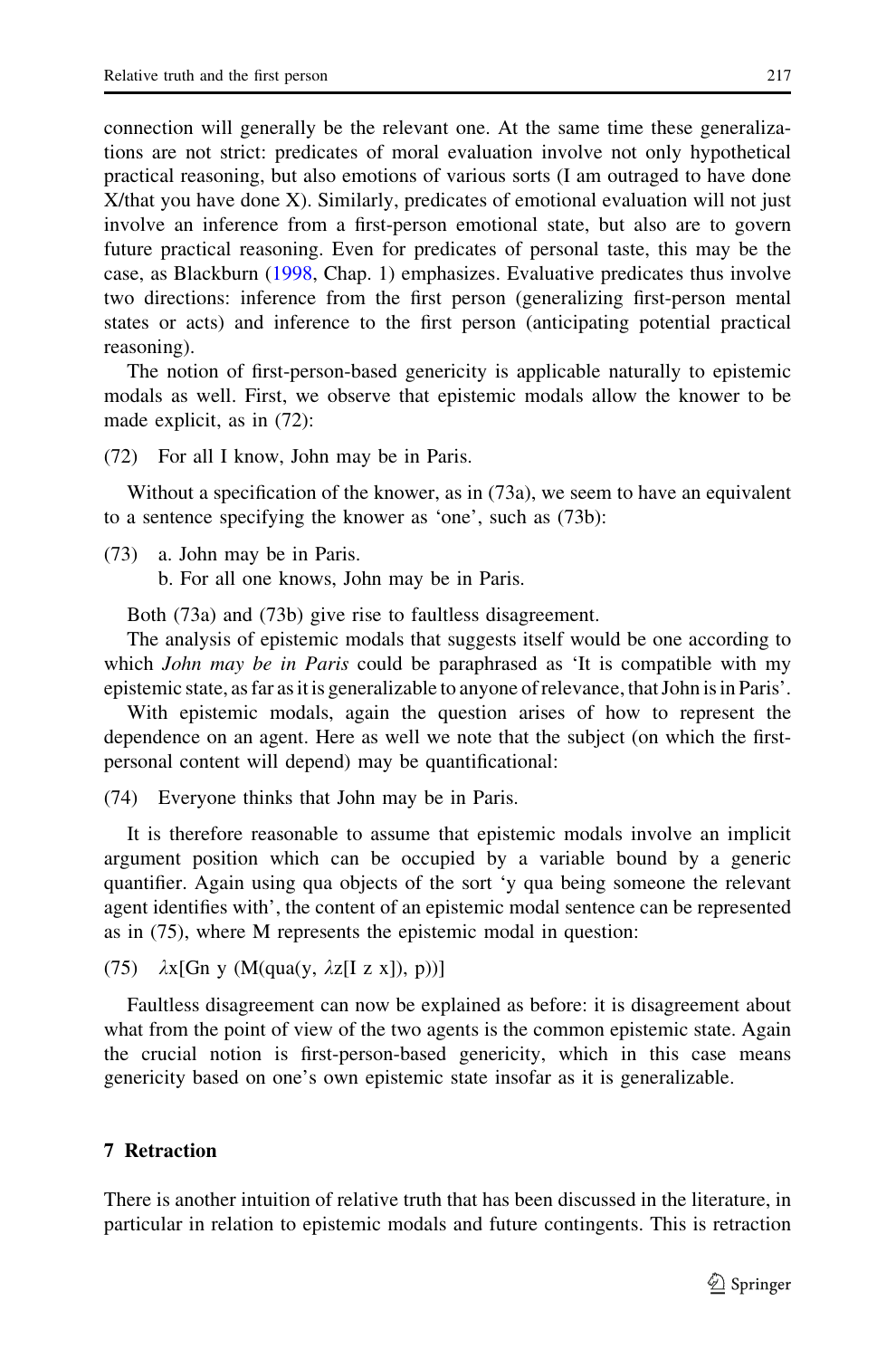(McFarlane 2005b). Retraction is the possibility of retracting a proposition, once truthfully asserted or believed, at some later point in time. With retraction, it appears one and the same propositional content will give different truth values when evaluated at different points in time. Thus, the content of an utterance of *John may* be in France, correctly asserted at some point in time, may later be withdrawn in view of evidence that excludes John's being in France. Retraction obviously also holds for future contingents.

As Stephenson ([2007\)](#page-33-0) points out, retraction does not seem to hold for sentences with predicates of taste, nor does it hold for type 2 expressions. Thus, if John a minute ago believed that the tree is to the left, he will not withdraw his belief once he turns around, maintaining now that the tree is to the right and rejecting his former belief. Rather his former belief content is individuated partly by John's former spatial position, and thus the belief remains true. Retraction thus appears to be a specific form of time-relativity arising with modals (epistemic modals, future contingents). Retraction, as expected, is possible also with generic-one sentences containing a modal as in (76).

(76) It is not the case anymore that one can see the picture from the entrance.

But it is equally possible when generic *one* in such a sentence is replaced by an ordinary referential NP, as in (77):

(77) It is not the case anymore that John can see the picture from the entrance.

Obviously, first-person-based genericity is not what is involved in the timerelativity of modals.

#### 8 Conclusion

First-person-oriented genericity is a form of generalization that is associated most explicitly in English with generic *one*. The main point of this paper was that the kind of detached generalizing self-reference expressed by generic *one* is more generally associated with a range of expressions giving rise to intuitions of relative truth. The analysis of those expressions based on first-person-based genericity sheds a very different light on relative truth intuitions themselves: it is not the truth value of the propositional content that must be relativized to an agent, but rather it is the propositional content that must be grasped in a first-personal way to be evaluable as true or false. Such a content once grasped that way has agent-independent truth conditions and thus presents an object of agreement or disagreement of an entirely standard sort.

First-person-based genericity can explain why certain kinds of context-dependent expressions display intuitions of relative truth and only those expressions, namely precisely the expressions whose application conditions involve an essential firstperson attribution of a property. It is thus no accident that some context-dependent expressions do not give rise to a relative notion of truth and that conversely evaluative predicates and epistemic modals do not allow for a contextualist or implicit-argument account.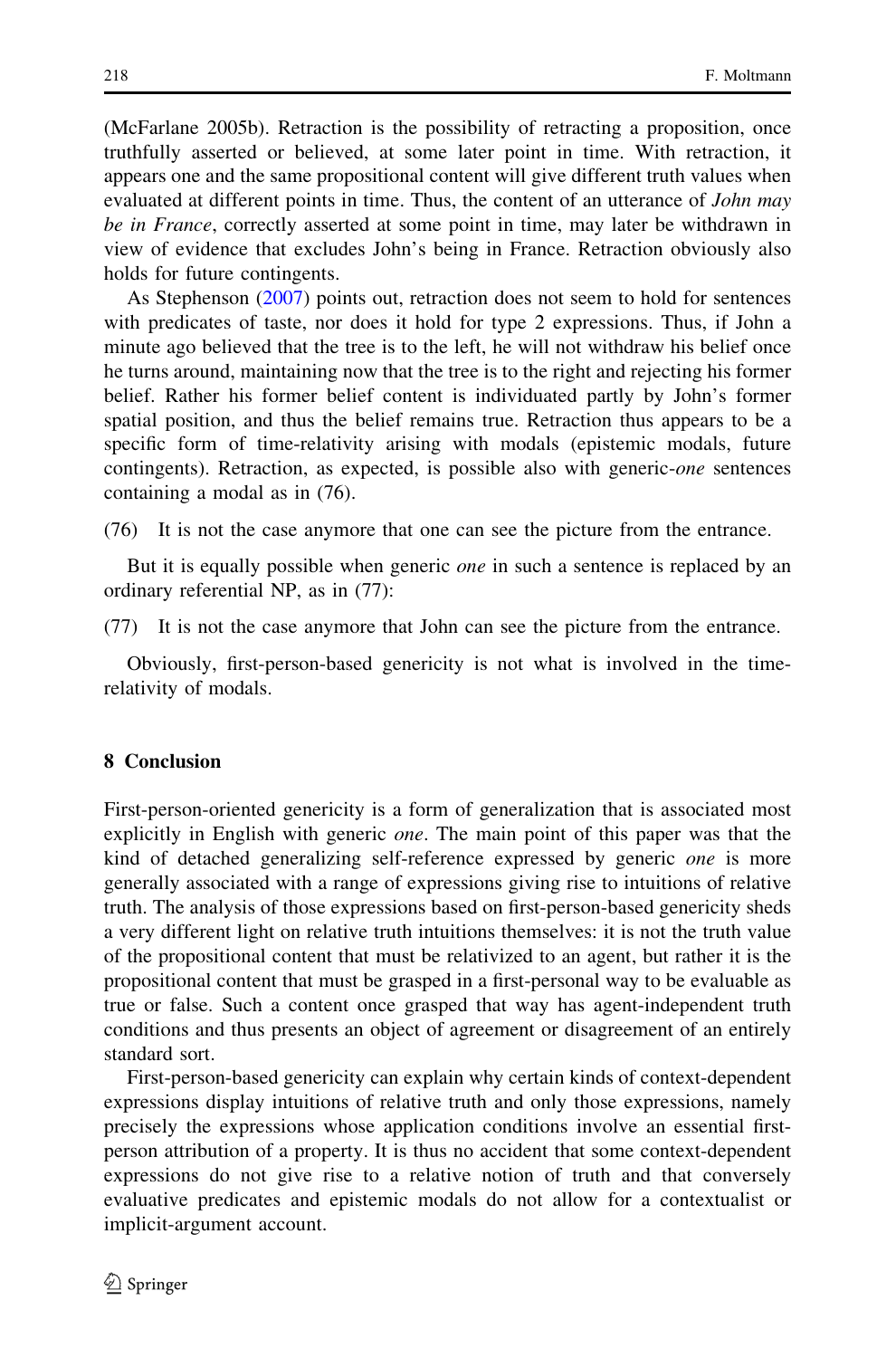<span id="page-32-0"></span>Acknowledgments I would like to thank audiences at the University of Barcelona, New York University, Arche´ (St Andrews), the IHPST (Paris), and in particular Paul Boghossian and Bob Stalnaker for stimulating discussions.

#### References

Blackburn, S. (1998). Ruling passions. Oxford: Clarendon Press.

- Cohen, A. (2002). Genericity. Linguistische Berichte, 10, 59–89.
- Egan, A. (2007). Epistemic modals, relativism, and assertion. Philosophical Studies, 133, 1–22. doi: [10.1007/s11098-006-9003-x.](http://dx.doi.org/10.1007/s11098-006-9003-x)
- Egan, A., Hawthorne, J., & Weatherson, B. (2005). Epistemic modals in context. In G. Preyer & P. Peter (Eds.), Contextualism in philosophy (pp. 131–169). Oxford: Oxford University Press.
- Fine, K. (1982). Acts, events, and things. In W. Leinfellner, et al. (Eds.), Sprache und Ontologie. Proceedings of the Eighth Wittgensetin Symposion (pp. 97–105). Hoelder-Pichler-Tempsky, Vienna.
- Goldman, A. I. (1989). Interpretation psychologized. Mind & Language, 4, 161-185. doi[:10.1111/](http://dx.doi.org/10.1111/j.1468-0017.1989.tb00249.x) [j.1468-0017.1989.tb00249.x.](http://dx.doi.org/10.1111/j.1468-0017.1989.tb00249.x)
- Goldman, A. I. (1995). In defence of the simulation theory. *Mind & Language*, 7, 104–119. doi[:10.1111/](http://dx.doi.org/10.1111/j.1468-0017.1992.tb00200.x) [j.1468-0017.1992.tb00200.x.](http://dx.doi.org/10.1111/j.1468-0017.1992.tb00200.x)
- Gordon, R. M. (1986). Folkpsychology as simulation. *Mind & Language, 1*, 158-171. doi[:10.1111/](http://dx.doi.org/10.1111/j.1468-0017.1986.tb00324.x) [j.1468-0017.1986.tb00324.x.](http://dx.doi.org/10.1111/j.1468-0017.1986.tb00324.x)
- Gordon, R. M. (1995a). The simulation theory: Objections and misconceptions. *Mind & Language*, 7, 11– 34. doi[:10.1111/j.1468-0017.1992.tb00195.x.](http://dx.doi.org/10.1111/j.1468-0017.1992.tb00195.x)
- Gordon, R. M. (1995b). Simulation without introspection or inference from me to you. In M. Davies & T. Stone (Eds.), Mental simulation: Evaluations and applications (pp. 53–67). Oxford: Blackwell.
- Greenberg, Y. (2007). Exceptions to generics where vagueness, context dependence, and modality interact. Journal of Semantics, 2, 131–167. doi[:10.1093/jos/ffm002](http://dx.doi.org/10.1093/jos/ffm002).
- Kadmon, N., & Landman, F. (1993). Any. *Linguistics and Philosophy, 16*, 353–422. doi:[10.1007/BF00](http://dx.doi.org/10.1007/BF00985272) [985272.](http://dx.doi.org/10.1007/BF00985272)
- Koelbel, M. (2002). Truth without objectivity. London: Routledge.
- Koelbel, M. (2003). Faultless disagreement. Aristotelian Society, 104, 53-73. doi:[10.1111/1467-](http://dx.doi.org/10.1111/1467-9264.t01-1-00003) [9264.t01-1-00003](http://dx.doi.org/10.1111/1467-9264.t01-1-00003).
- Krifka, M., et al. (1995). Genericity. An introduction. In G. Carlson, F. Pelletier, et al. (Eds.), The generic book (pp. 1–124). Chicago: Chicago University Press.
- Lasersohn, P. (2005). Context dependence, disagreement, and predicates of personal taste. Linguistics and Philosophy, 28(6), 643–686. doi[:10.1007/s10988-005-0596-x](http://dx.doi.org/10.1007/s10988-005-0596-x).
- Lasersohn, P. (2007). Relative truth, speaker commitment, and control of implicit arguments. In Proceedings of NELS 37, and to appear in Synthese.
- Lewis, D. (1979). Attitudes De Dicto and De Se. The Philosophical Review, 88, 513–543. doi: [10.2307/2184843.](http://dx.doi.org/10.2307/2184843)
- MacFarlane, J. (2003). Future contingents and relative truth. The Philosophical Quarterly, 53, 321–336. doi[:10.1111/1467-9213.00315.](http://dx.doi.org/10.1111/1467-9213.00315)
- MacFarlane, J. (2005a). Making sense of relative truth. Aristotelian Society, 105, 321–339. doi: [10.1111/j.1467-9264.2005.00178.x](http://dx.doi.org/10.1111/j.1467-9264.2005.00178.x).
- MacFarlane, J. (2005b). The assessment sensitivity of knowledge attributions. In T. Szabo Gendler & J. Hawthorne (Eds.), Oxford studies in epistemology. Oxford: Oxford University Press.
- MacFarlane, J. (2007). Relativism and disagreement. Philosophical Studies, 132, 17-31. doi[:10.1007/](http://dx.doi.org/10.1007/s11098-006-9049-9) [s11098-006-9049-9.](http://dx.doi.org/10.1007/s11098-006-9049-9)
- MacFarlane, J. (2008). Epistemic modals are assessor-sensitive. In B. Weatherson & A. Egan (Eds.), Epistemic modality. Oxford: Oxford University Press.
- Moltmann, F. (2003a). Propositional attitudes without propositions. Synthese, 135, 70–118.
- Moltmann, F. (2003b). Nominalizing quantifiers. Journal of Philosophical Logic, 35(5), 445–481.
- Moltmann, F. (2006). Generic One, Arbitrary PRO, and the First Person. Natural Language Semantics, 14, 257–281.
- Richard, M. (2004). Contextualism and relativism. Philosophical Studies, 119, 215–242. doi[:10.1023/](http://dx.doi.org/10.1023/B:PHIL.0000029358.77417.df) [B:PHIL.0000029358.77417.df](http://dx.doi.org/10.1023/B:PHIL.0000029358.77417.df).
- Schiffer, S. (1987). Remnants of meaning. Cambridge, MA: MIT Press.